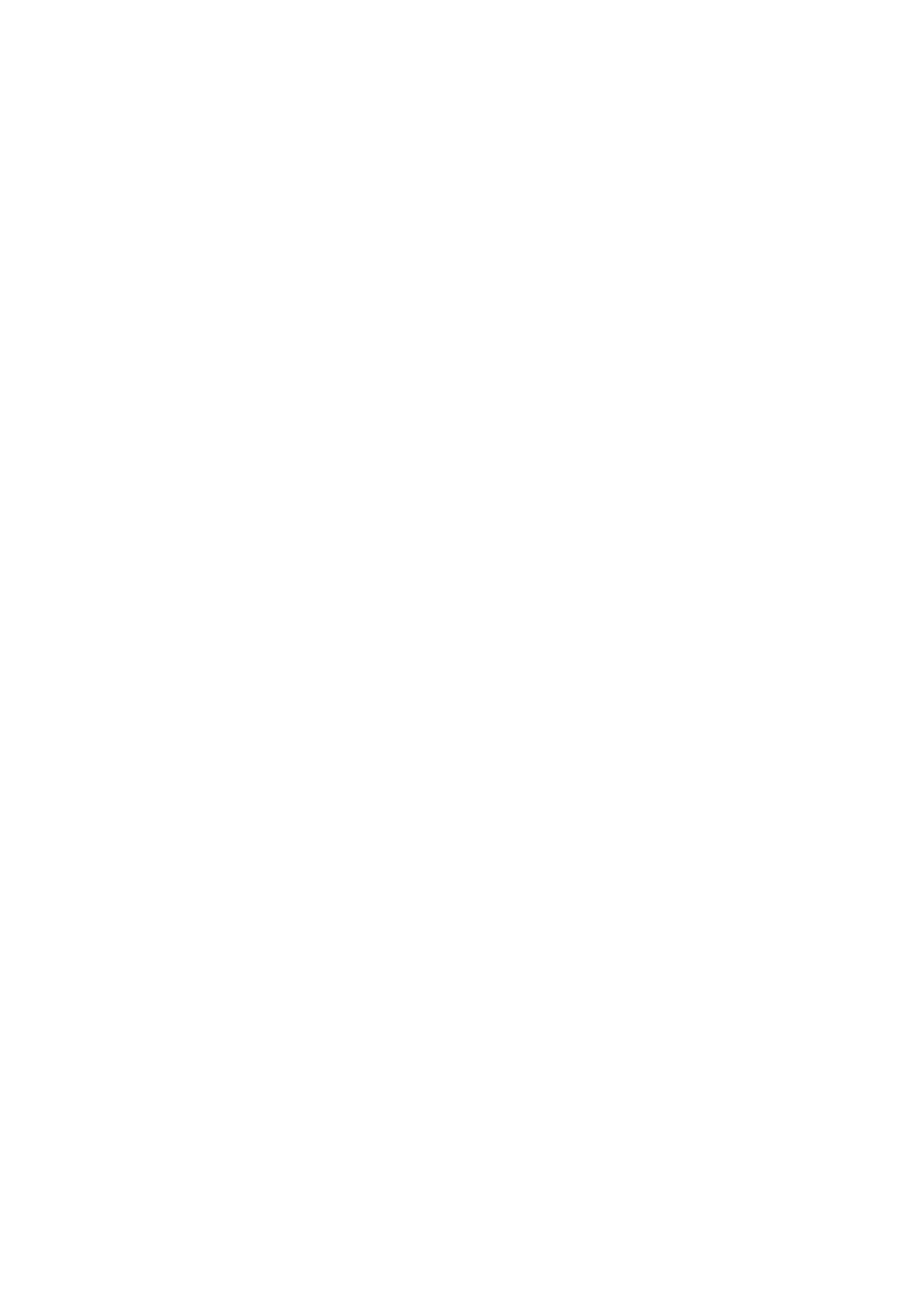# **Table of Contents**

|                  | <b>OVERVIEW OF THE NATIONAL PAYMENT SYSTEM IN MAURITIUS </b> 79                                                                |                                                    |
|------------------|--------------------------------------------------------------------------------------------------------------------------------|----------------------------------------------------|
| 1.               |                                                                                                                                | 80                                                 |
| 1.1              |                                                                                                                                | 80                                                 |
| 1.2              |                                                                                                                                | 80                                                 |
| 1.3              | 1.2.1<br>1.2.2<br>Non-bank financial institutions authorised to transact<br>1.2.3<br>1.2.4<br>1.2.5<br>1.2.6<br>1.2.7<br>1.2.8 | 81<br>81<br>81<br>82<br>82<br>82<br>82<br>83<br>83 |
| 1.4<br>1.5       |                                                                                                                                | 84<br>84                                           |
| 2.<br>2.1<br>2.2 |                                                                                                                                | 84<br>84<br>85                                     |
|                  | 2.2.1<br>2.2.2<br>2.2.3<br>2.2.4<br>2.2.5<br>2.2.6                                                                             | 85<br>85<br>85<br>85<br>86<br>87<br>88             |
| 3.               |                                                                                                                                | 88                                                 |
| 3.1              |                                                                                                                                | 88                                                 |
| 3.2              |                                                                                                                                | 89                                                 |
|                  | 3.2.1<br>3.2.2<br>3.2.3.<br>3.2.4<br>3.2.5<br>3.2.6                                                                            | 89<br>90<br>90<br>90<br>90<br>90                   |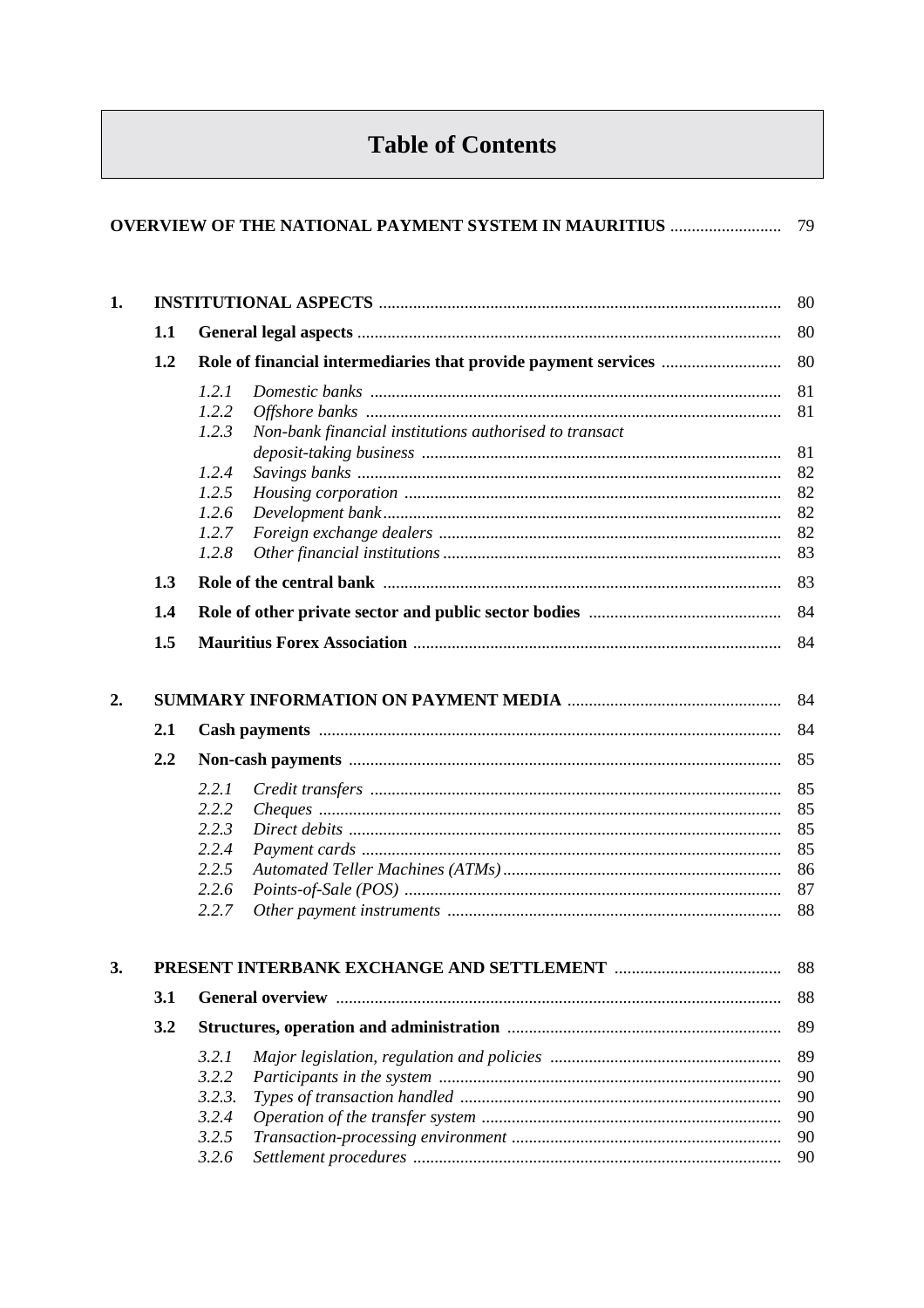|     | 3.2.7<br>3.2.8 |                                                  |
|-----|----------------|--------------------------------------------------|
|     |                | SPECIAL USE OF INTERBANK TRANSFER SYSTEMS FOR    |
|     |                |                                                  |
| 4.1 |                |                                                  |
| 4.2 |                |                                                  |
|     |                | ROLE OF THE CENTRAL BANK IN INTERBANK SETTLEMENT |
| 5.1 |                |                                                  |
|     | 5.1.1          |                                                  |
|     | 5.1.2          |                                                  |
| 5.2 |                |                                                  |
|     |                |                                                  |
| 5.3 |                |                                                  |
| 5.4 |                |                                                  |
|     |                |                                                  |
| 6.1 |                |                                                  |
|     | 6.1.1          |                                                  |
|     | 6.1.2          |                                                  |
|     | 6.1.3          |                                                  |
|     | 6.1.4          |                                                  |
|     | 6.1.5          |                                                  |
|     | 6.1.6          |                                                  |
|     | 6.1.7          |                                                  |
|     | 6.1.8          |                                                  |
|     |                |                                                  |
| 7.1 |                |                                                  |
| 7.2 |                |                                                  |
| 7.3 |                |                                                  |
| 7.4 |                |                                                  |
|     | 7.4.1          |                                                  |
|     | 7.4.2          |                                                  |
|     | 7.4.3          |                                                  |
|     | 7.4.4          |                                                  |
|     |                |                                                  |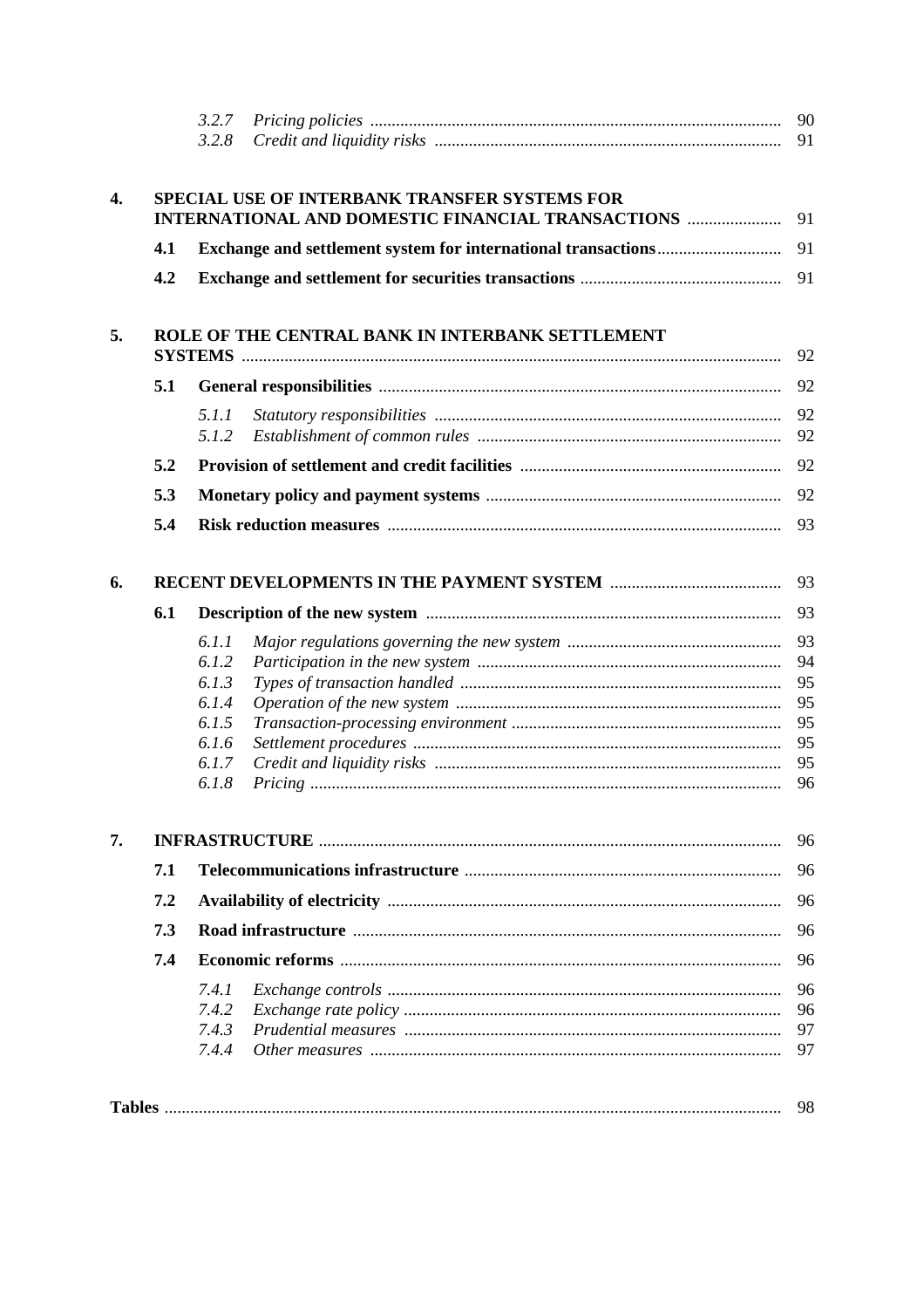### - 79 - *Mauritius*

#### **OVERVIEW OF THE NATIONAL PAYMENT SYSTEM IN MAURITIUS**

The banking sector comprises the Bank of Mauritius (the central bank), nine offshore banks and ten commercial banks, five of which are locally incorporated and five are branches of foreign banks. There exists an active interbank forex market. Treasury bills are auctioned weekly on the Primary Money Market. A Secondary Money Market also exists whereby bills can be transacted on any day. Interest rates are freely determined by commercial banks. The interbank money market also is relatively active.

Mauritius is a highly monetised economy. Popular payment instruments are cheques, credit cards and debit cards. The project of introducing e-cash is still in its preliminary stages.

Cheque clearing is performed three times daily at the Bank of Mauritius at 10 a.m., noon and 3 p.m. On average about 410,000 cheques and other instruments totalling Rs11 billion are cleared every month.

Negotiations have started with the South African Reserve Bank to set up funds settlement through a Real-Time Gross Settlement (RTGS) system, an exchange and settlement system for the securities market, funds settlement for the money and foreign exchange markets and settlement for Government securities transactions.

The RTGS system will have the following positive effects on the Mauritius payment system:

- lowering of risk for large-value payment instructions;
- finality of settlement;
- reduction of systemic risk given the continuous settlement process;
- platform for new financial services;
- new forms of payment services;
- the increase in turnover of the payment system will lead to fast growth in financial market activity;
- securities market will benefit from implementation of delivery versus payment;
- promote economic efficiency and enhance financial stability.

The following factors have a limiting effect on the process of modernisation:

- the needs and visions of "small" and "large" banks differ widely;
- cost to "small" banks of joining the PALMS;
- agreeing on the right way of addressing settlement risk;
- full commitment of commercial banks to the project;
- legal and technological aspects.

The following factors contribute favourably to the process of modernisation:

- over half of the banking sector has reached an appreciable state of computerisation;
- all players favourable to the project;
- leadership from the central bank;
- relatively small size of the banking sector;
- physical proximity of the head offices of commercial banks to the central bank;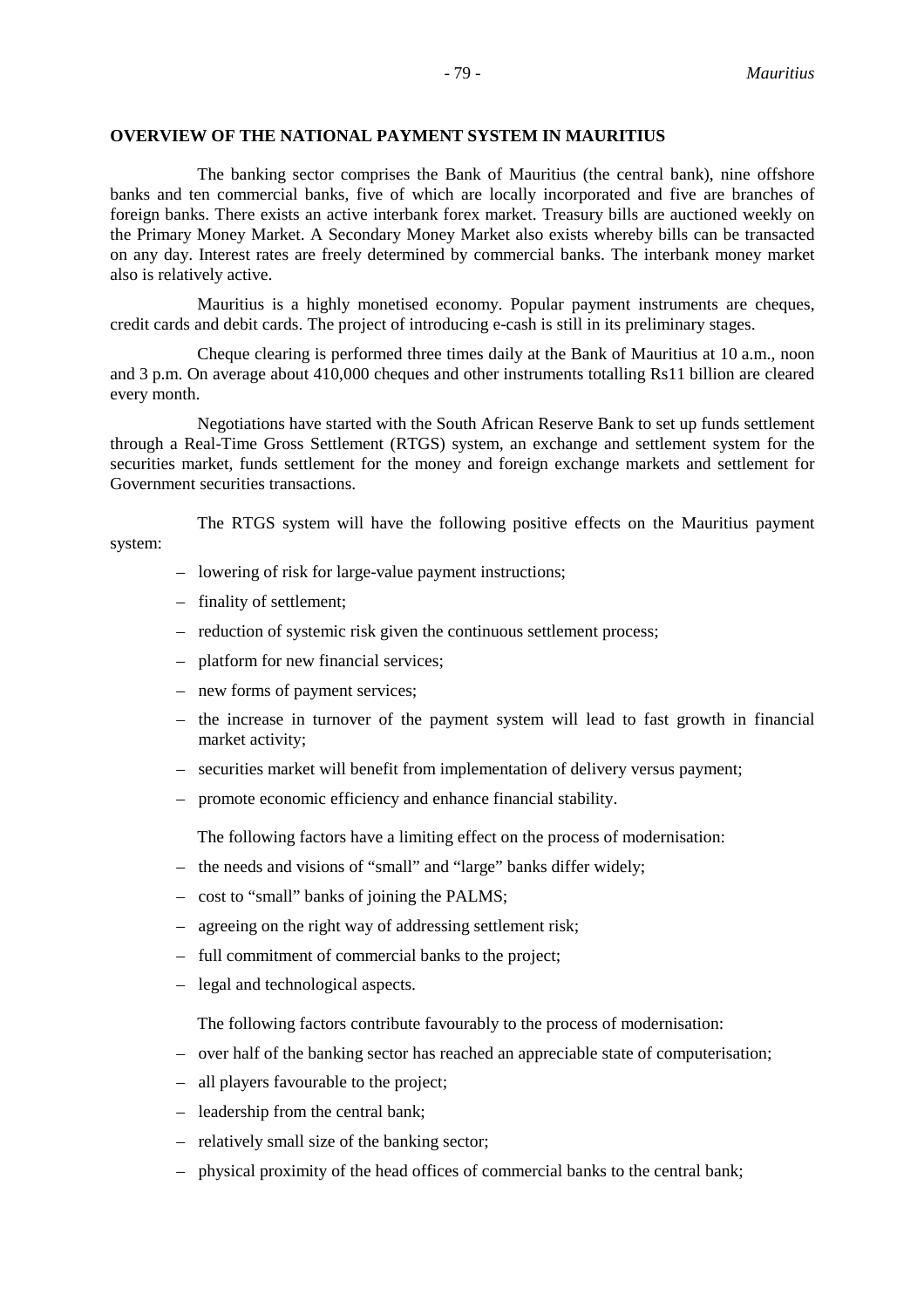- relatively good telecommunications infrastructure;
- government commitment to the project of modernisation.

### **1. INSTITUTIONAL ASPECTS**

### **1.1 General legal aspects**

The legal framework governing the Mauritian payment system is contained in legislation, rules and regulations. The predominant legislation is:

- A hybrid of French Code de Commerce and English Commercial Law;
- Bank of Mauritius Act, effective 1966;
- Banking Act, effective 1st January 1989;
- Foreign Exchange Dealers Act, effective 7th July 1995;
- Bills of Exchange Act 1914.

No special regulations have been made to regulate new payment systems.

As per the Bank of Mauritius Act, one of the purposes of the Bank of Mauritius is to direct its policy towards achieving monetary conditions conducive to strengthening the financial system and increasing the economic activity and the general prosperity of Mauritius. The Bank of Mauritius Act also lays down the basis for the establishment of a clearing house. Banks are licensed, regulated and supervised under the Banking Act 1988. The Bills of Exchange Act 1914 regulates payment instruments such as cheques, promissory notes and other bills of exchange. As far as plastic cards, such as credit cards and debit cards, are concerned, they are based on contractual agreements between the card holder and the card issuing organisation.

#### **1.2 Role of financial intermediaries that provide payment services**

The financial system of Mauritius comprises the following broad categories of financial intermediaries:

- domestic banks;
- offshore banks;
- non-bank financial institutions authorised to carry on deposit-taking business;
- the Post Office Savings banks;
- Mauritius Housing Company Ltd;
- Development Bank of Mauritius Ltd;
- foreign exchange dealers/money changers;
- insurance companies;
- pension funds;
- central bank;
- mutual funds;
- leasing companies;
- unit trusts;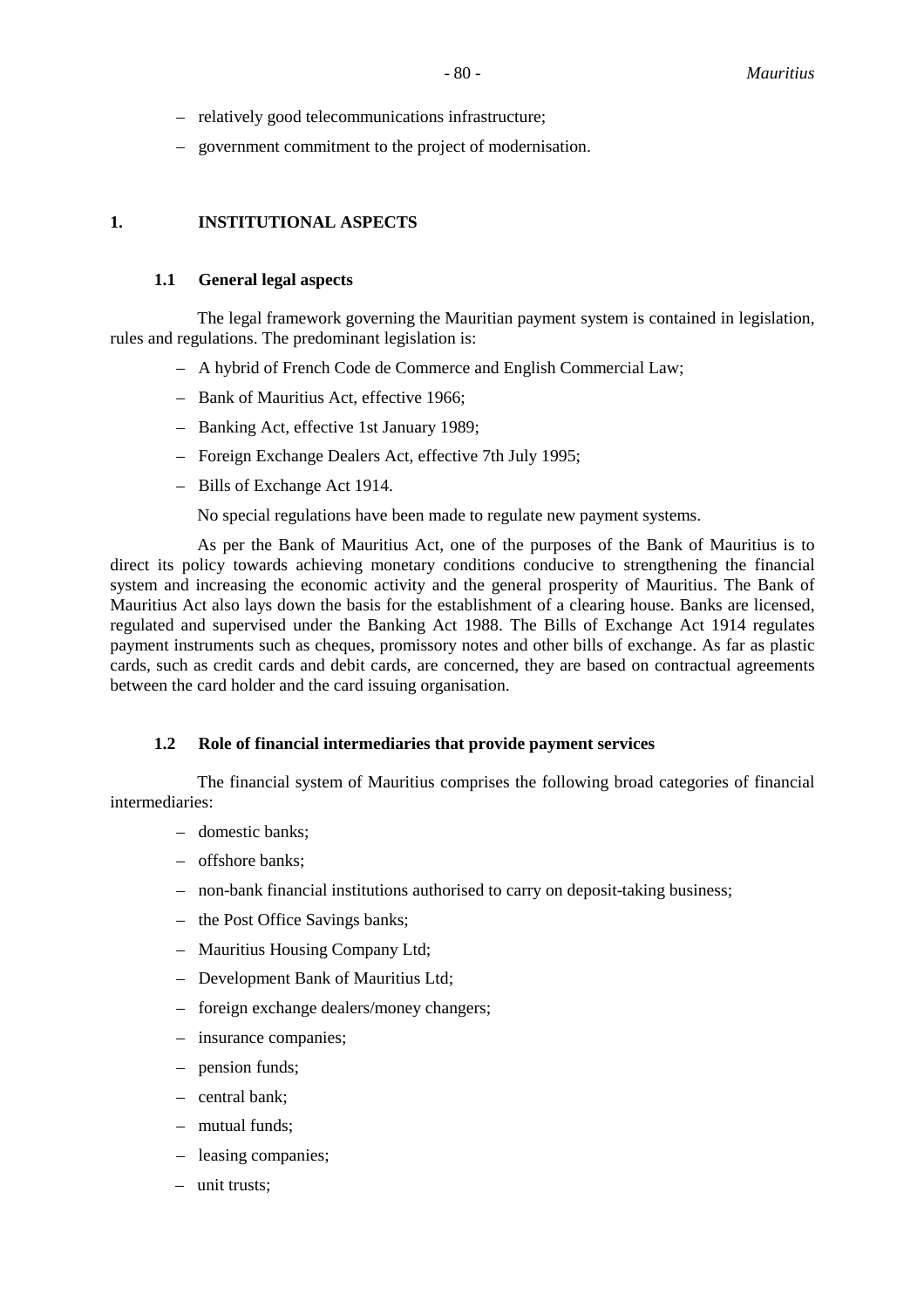– Stock Exchange of Mauritius.

#### *1.2.1 Domestic banks*

Under the Banking Act 1988, financial institutions may be licensed by the Bank of Mauritius to transact domestic banking business. Presently, there are ten domestic banks operating in Mauritius with 137 branches, 14 counters and 2 mobiles. Out of these ten banks, five are incorporated locally while the other five are branches of foreign banks. One of the locally incorporated banks has also established overseas branches whereas another locally incorporated bank operates a foreign banking subsidiary.

Locally incorporated banks are:

- the Mauritius Commercial Bank Ltd;
- State Bank of Mauritius Ltd;
- South East Asian Bank Ltd;
- Indian Ocean International Bank Ltd;
- The Delphis Bank Ltd.
	- Branches of foreign banks are:
- Banque National de Paris "Intercontinentale";
- Barclays Bank Plc;
- Bank of Baroda;
- The Hong Kong and Shanghai Banking Corporation Ltd;
- Habib Bank Ltd.

Domestic banks accept various types of deposits from the public ranging from accounts payable on demand, personal savings deposits and fixed-term deposits. Banks also grant loans under various conditions for agricultural, commercial, personal and industrial purposes. They also deal in foreign exchange, provide safekeeping facilities and perform various other services.

#### *1.2.2 Offshore banks*

Mauritius offers an ideal environment for foreign banks and other financial institutions to conduct their international business. Presently, nine banks are licensed under the Banking Act 1988 to transact offshore banking business.

Offshore banks are licensed to conduct banking business or investment banking business in currencies other than the Mauritian rupee. They undertake, inter alia, deposit-taking, trade financing, fund management, investment advisory services and trusteeship of offshore trusts.

#### *1.2.3 Non-bank financial institutions authorised to transact deposit-taking business*

The business of taking deposits by non-banks is governed by section 13A of the Banking Act 1988. Insurance companies are regulated by the provisions of the Insurance Act 1987. Non-bank offshore entities are governed by Mauritius Offshore Business Activities Act 1992, International Financial Companies Act 1994 and the Offshore Trusts Act 1992. Stock Exchange activities are governed by the Stock Exchange Act 1989. Some non-bank financial institutions, namely the Mauritius Leasing Co. Ltd, Mauritius Housing Co. Ltd, SBM Lease Ltd and General Leasing Co. Ltd, Finlease Co. Ltd and SICOM Ltd have been authorised under section 13A of the Banking Act to raise deposits from the public to finance their specific activities.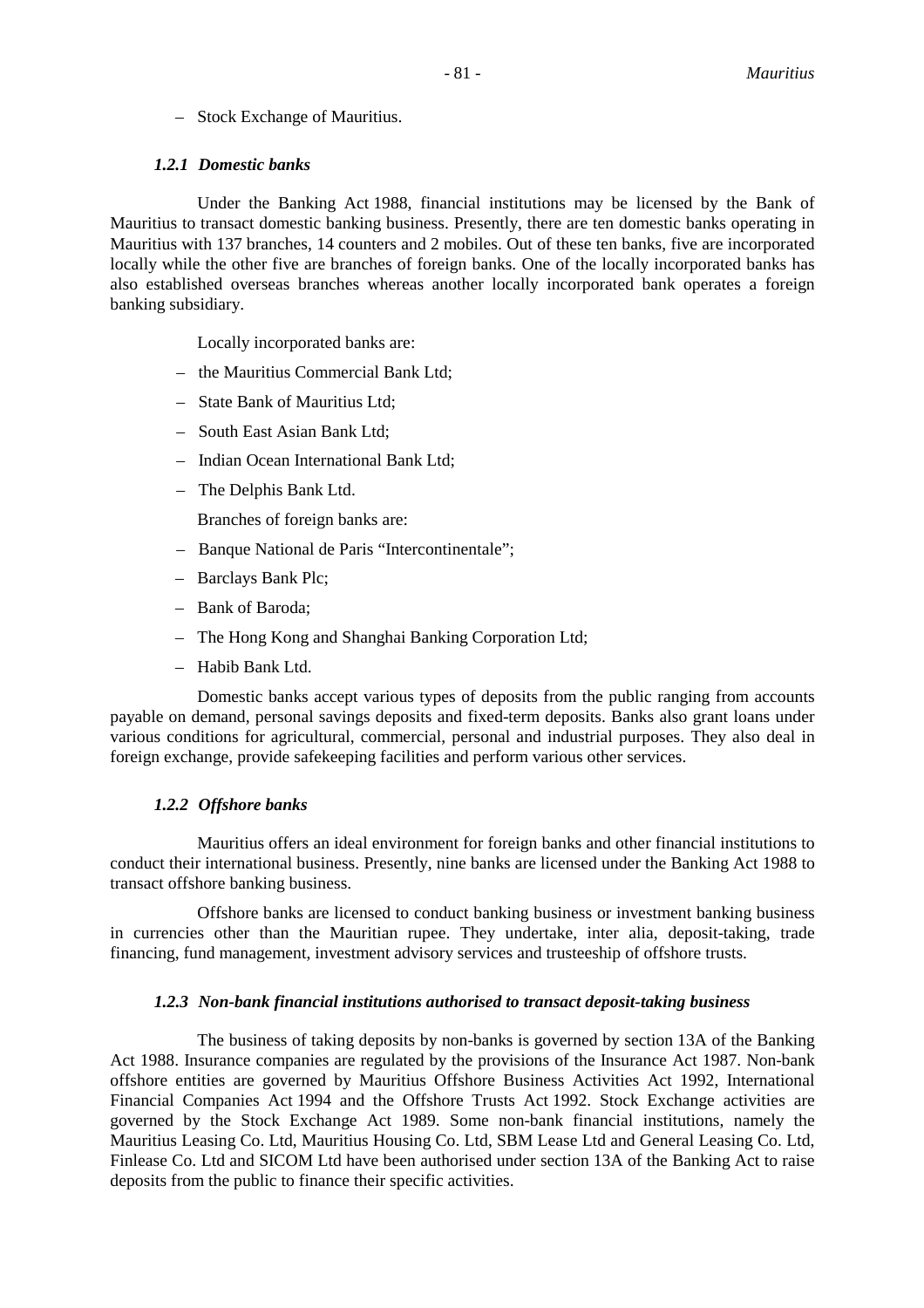The Bank of Mauritius has authorised four non-bank financial institutions to carry on deposit-taking business. As stipulated under the Banking Act 1988, non-bank financial institutions are authorised to accept deposits of money and to employ such deposits in the financing of the specific business activities in which the non-bank financial institutions are engaged.

#### *1.2.4 Savings banks*

The Savings Bank Act 1975 provides for the establishment of savings banks under the management and control of the Postmaster-General. Savings banks as defined in the Savings Bank Act comprise the Mauritius Post Office Savings Bank and its branches. Savings banks are entitled to receive money deposits from the public for fixed or indeterminate periods.

#### *1.2.5 Housing corporation*

The Mauritius Housing Corporation was established under the MHC Ordinance No. 36 of 1962. Initially, its activities were limited to lending for housing finance business. With the widening of its role and expectations, there was a need for more flexibility to allow expansion and the Ordinance No. 36 of 1962 was replaced by the Mauritius Housing Corporation Act 1974. Subsequently, in 1989, the legal status of the Mauritius Housing Corporation changed from that of a para-statal body to that of a private company, namely the Mauritius Housing Company Ltd.

The Mauritius Housing Company Ltd is empowered to provide housing finance and to establish a savings scheme, namely the Housing Savings Scheme. It has also been authorised by the Bank of Mauritius to transact deposit-taking business. Its main objective, however, remains the granting of mortgage loans to the public for the purchase, construction, reconstruction, repair or improvement of non-commercial buildings.

#### *1.2.6 Development bank*

The Development Bank of Mauritius was initially established under the Development Bank of Mauritius Act. It was privatised in 1988 and is now known as the Development Bank of Mauritius Ltd.

The Development Bank of Mauritius Ltd plays an active role in the implementation of Government's economic development policies and diversification programmes. Its general objectives are to provide financial support to the manufacturing, tourism, construction, transport, education and health sectors.

In particular, the Development Bank of Mauritius Ltd provides assistance for projects relating to the modernisation and diversification of agriculture and manufacturing activities, promotion of small and medium enterprises, dissemination of information technology and the promotion of computer culture.

#### *1.2.7 Foreign exchange dealers*

Enacted in June 1995, the Foreign Exchange Dealers Act 1995 regulates the activities of persons, other than offshore banks, authorised by the Minister of Finance to deal in foreign exchange, either as foreign exchange dealers or money changers. Foreign exchange dealers are allowed to conduct the business of buying and selling foreign currency, including forward foreign exchange transactions and wholesale money market dealings, whilst money changers are authorised solely to undertake the buying and selling of foreign currency notes and travellers' cheques, replacement of lost or stolen travellers' cheques and encashments under credit cards.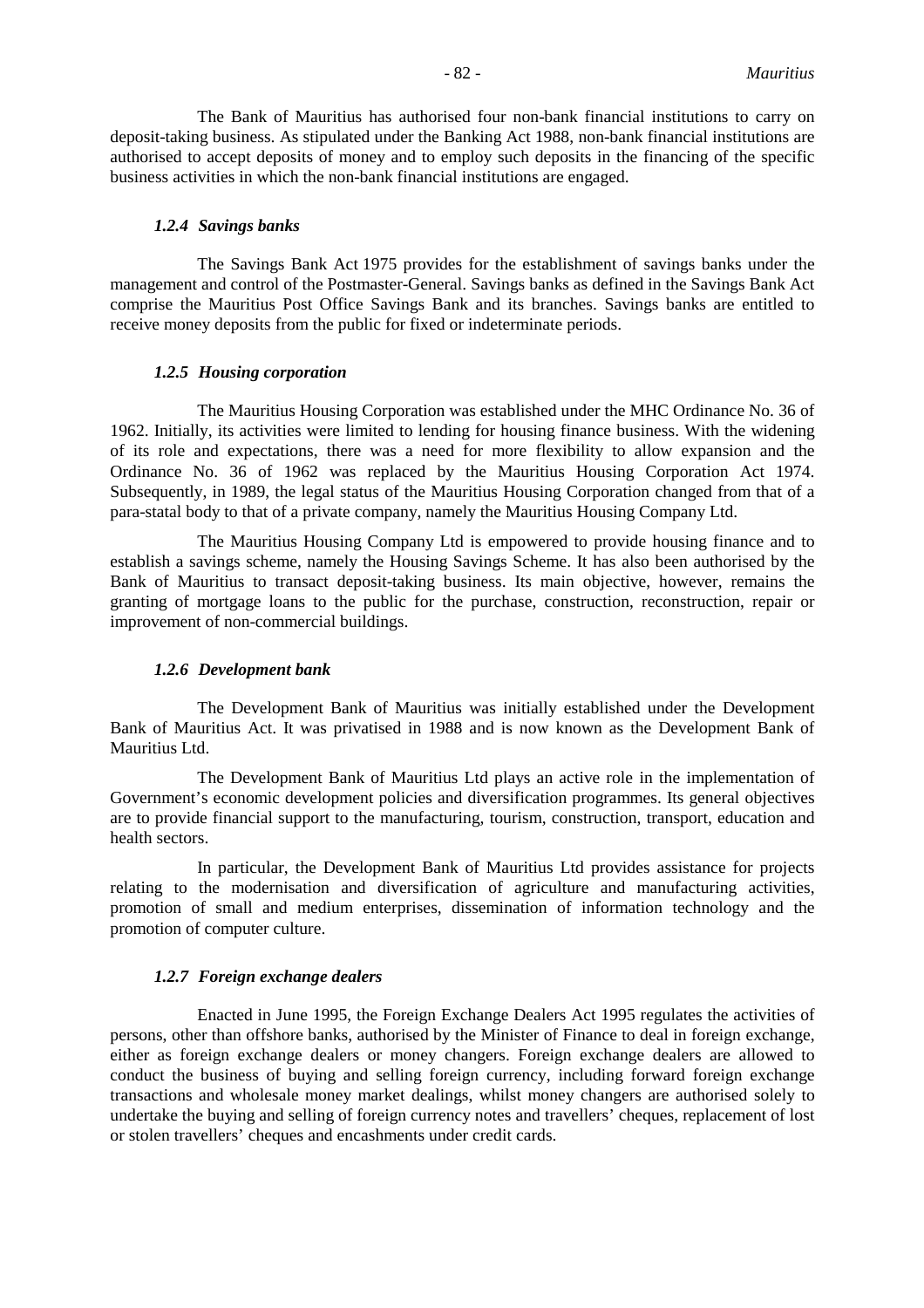#### *1.2.8 Other financial institutions*

The Mauritian financial sector also comprises other financial institutions, namely:

- insurance companies which are regulated by the provisions of the Insurance Act 1987;
- non-bank offshore entities, international companies and offshore trusts which are governed by the Mauritius Offshore Business Activities Act 1992, the International Companies Act 1994 and the Offshore Trust Act 1992 respectively;
- the activities of the stock market which are regulated by the Stock Exchange Act 1989.

#### **1.3 Role of the central bank**

The Bank of Mauritius is the central bank of the country. It was established in September 1967 under the Bank of Mauritius Act 1966 and has the sole right of issuing Mauritius currency notes and coins. It is also charged with the responsibility of regulating the banking and credit system so as to ensure a proper distribution of credit and a sound financial structure.

The Bank does not accept deposits from individuals or non-financial institutions or compete with deposit-taking institutions in the lending field.

The Bank does, however, interact with the payments system in two different ways. Firstly, it facilitates and effects the final settlement of balances for the clearing system and, secondly, it acts as banker to the Government by clearing government receipts and disbursements.

The Bank of Mauritius is expected to play a major role in the implementation of the Real-Time Gross Settlement (RTGS). The system will be owned by the Bank of Mauritius by virtue of section 12(c)(iv) of the Bank of Mauritius Act. Authorised banks will process settlement related to RTGS through their settlement accounts maintained with the Bank of Mauritius.

- (a) The main purposes of the Bank are to exercise the functions of a central bank in accordance with the Bank of Mauritius Act and to safeguard the internal and external value of the currency of Mauritius and its international convertibility.
- (b) The Bank further directs its policy towards achieving monetary conditions conducive to strengthening the financial system and increasing the economic activity and the general prosperity of Mauritius.
- (c) The Bank has the sole right to issue Mauritius currency notes and coin. It can also open accounts for, accept deposits from, and act as banker to:
	- the Government;
	- funds and institutions controlled by the Government;
	- such statutory or corporate bodies as the Board may approve;
	- authorised banks;
	- any credit institutions in Mauritius;
	- members of its staff.
- (d) It also undertakes:
	- dealing in bills and securities on behalf of Government;
	- investing in securities of the Government;
	- granting of advances and loans as specified under section 12 of the Bank of Mauritius Act 1966.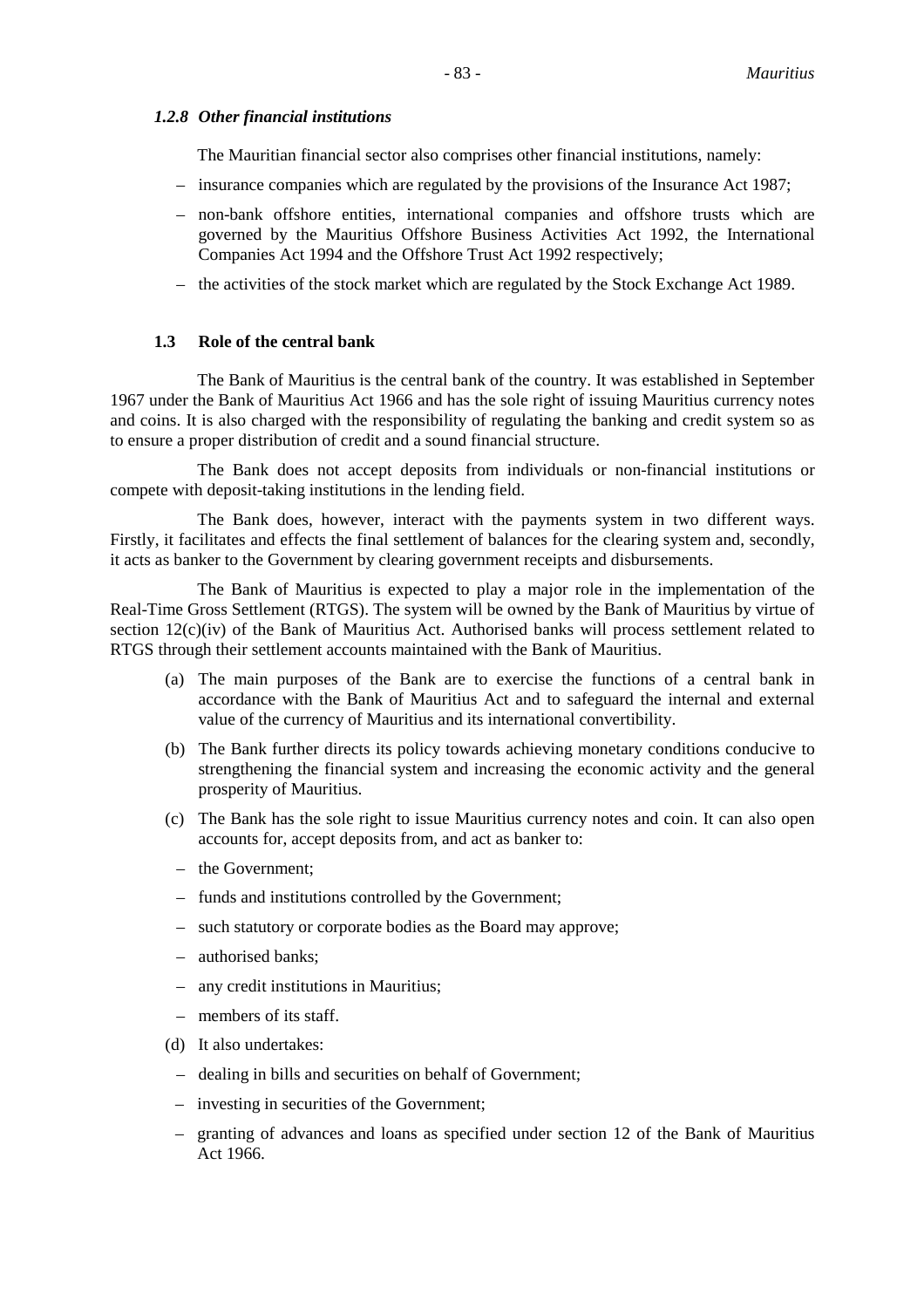The Bank of Mauritius has also the statutory responsibility for the supervision of banks. The Banking Act 1988 lays down the legal basis for banking regulation and supervision aimed principally at preserving the soundness of the banking system and safeguarding the interests of depositors. In relation to banking supervision, the Bank of Mauritius supervises domestic commercial banks and offshore banks, both of which are licensed by it. It is also empowered to inspect non-bank deposit-taking institutions, money changers and foreign exchange dealers.

#### **1.4 Role of other private sector and public sector bodies**

Another organisation operating in the field of the payments system is the Port Louis Clearing House. The Port Louis Clearing House was established in 1967 under the chairmanship of the Bank of Mauritius. It provides an interbank clearing mechanism for large and low value cheques. Banks with large branch networks supplement the activities of the Clearing House by providing intrabank clearing facilities.

Most domestic commercial banks are grouped into an organisation known as the Mauritius Bankers' Association. It was established in 1967 with the primary function of looking after the interests of its members and is now actively contributing to the modernisation of the payments system.

#### **1.5 Mauritius Forex Association**

This is a grouping which includes representatives of all the banks. Its main objective is to promote the orderly development of a foreign exchange market in Mauritius. As there is no exchange control in Mauritius, banks engage on a continuous screen-based FX trading with the result that the exchange rate of the rupee is determined by the forces of demand and supply on the market.

### **2. SUMMARY INFORMATION ON PAYMENT MEDIA**

#### **2.1 Cash payments**

The legal tender used in Mauritius is the Mauritian Rupee consisting of bank notes and coin. Cash payments are the most widely used form of payment in Mauritius. The denominations of notes and coin in circulation are as follows:

|                | <b>Notes</b> | Coin          |
|----------------|--------------|---------------|
| <b>Rs</b>      | 10           | Cent          |
| <b>Rs</b>      | 50           | Cents<br>.5   |
| R <sub>S</sub> | 100          | 20<br>Cents   |
| <b>Rs</b>      | 200          | 50<br>Cents   |
| Rs             | 500          | Rupee         |
| <b>Rs</b>      | 1,000        | Rupees<br>- 5 |
|                |              | Rupees 10     |

The notes that are more widely used are Rs10, Rs100 and Rs200.

The proportion of notes in relation to the value of total cash in circulation approximates to 95%, using June 1997 data, and 96.7% as at the end of June 1998, and the share of notes and coin in circulation in the hands of the public in relation to money supply is as follows:

> Money Supply M1 45.8%, M2 6.6%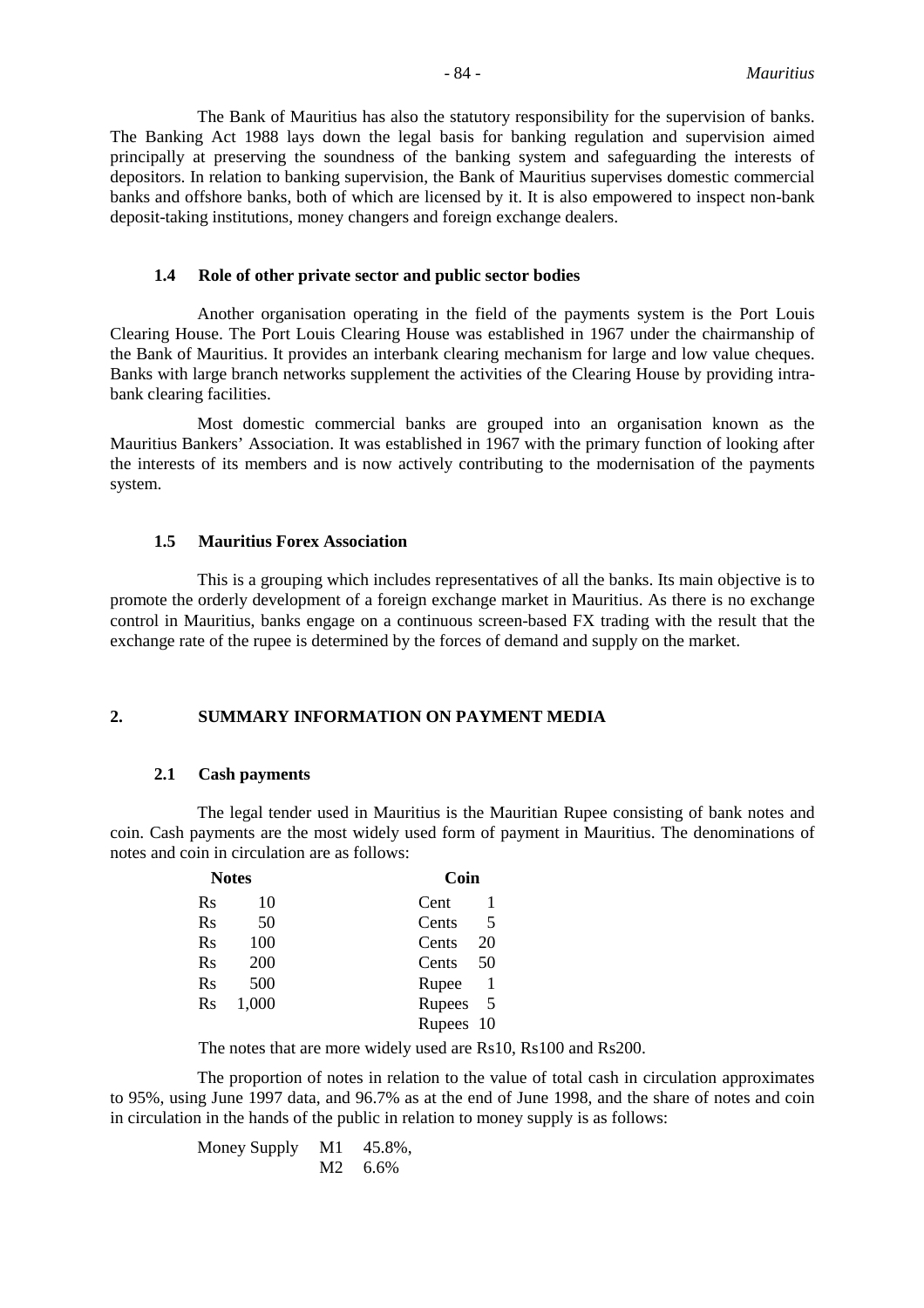#### **2.2 Non-cash payments**

#### *2.2.1 Credit transfers*

Credit transfers operate on an interbank basis - that is, the commercial banks' balances are debited and credited accordingly. It occurs when a commercial bank requests the central bank to debit its account and credit the account of another commercial bank. A letter is normally sent to initiate the process. Vouchers are raised as soon as the letters are received, but since the computer system uses batch processing, there is a time lag between the time instructions are received, and the time the accounts are actually updated.

*Standing orders*. A person who wishes to remit a regular fixed amount of money to someone else may instruct his bank to debit his account on a fixed date and to credit a like amount to the beneficiary's account which may be held within the same bank or with another bank.

#### *2.2.2 Cheques*

Cheques are currently the second most important medium for effecting payment transactions (after cash). Over the last five years, the number of cheques cleared daily has doubled whereas their value has increased by nearly five times. The amount of cheques cleared in the clearing house amounted to approximately 16,500 per day with 20,000 in peak periods.

In addition to cheques, there are other paper-based payment instruments such as bills of exchange and promissory notes in use in Mauritius. The legal framework for the use of cheques, bills of exchange and promissory notes is laid down in the Bills of Exchange Act 1914. Agreements between the banks and their customers as well as judicial decisions add to this regulatory framework.

The legislation governing cheques, promissory notes and other bills of exchange, known as the Bills of Exchange Act, was enacted in 1914 and is derived from the English Bills of Exchange Act of 1882. The Bills of Exchange Act 1914 sets out the rights and duties of parties to different types of paper instruments.

Commercial banks usually enter into agreements with customers while providing the latter with cheque books. These agreements, together with cases decided by courts, have laid down some of the fundamental principles governing the use of cheques and other bills of exchange.

#### *2.2.3 Direct debits*

The Debit Scheme is designed for the benefit of utilities (examples: Central Water Authority, Central Electricity Board and Mauritius Telecom) which receive large numbers of regular payments from their debtors through standing orders originated on the accounts of the debtors with the banks concerned. The amounts to be debited to the debtor's account and the payment date may vary. Commercial organisations and clubs also use the direct debit service.

#### *2.2.4 Payment cards*

Payment cards (for example: credit, debit, prepayment and charge cards) are now an integral part of the Mauritian retail payment systems. The cards are issued to customers (the cardholders) by their banks or other card-issuing organisations such as MasterCard, VISA International, American Express and Diners Club and represent a convenient method of payment as an alternative to cash or cheques. They allow payment for goods or services and enable the holders to access Automated Teller Machines (ATMs) which provide an increasing range of banking services, as more fully described below.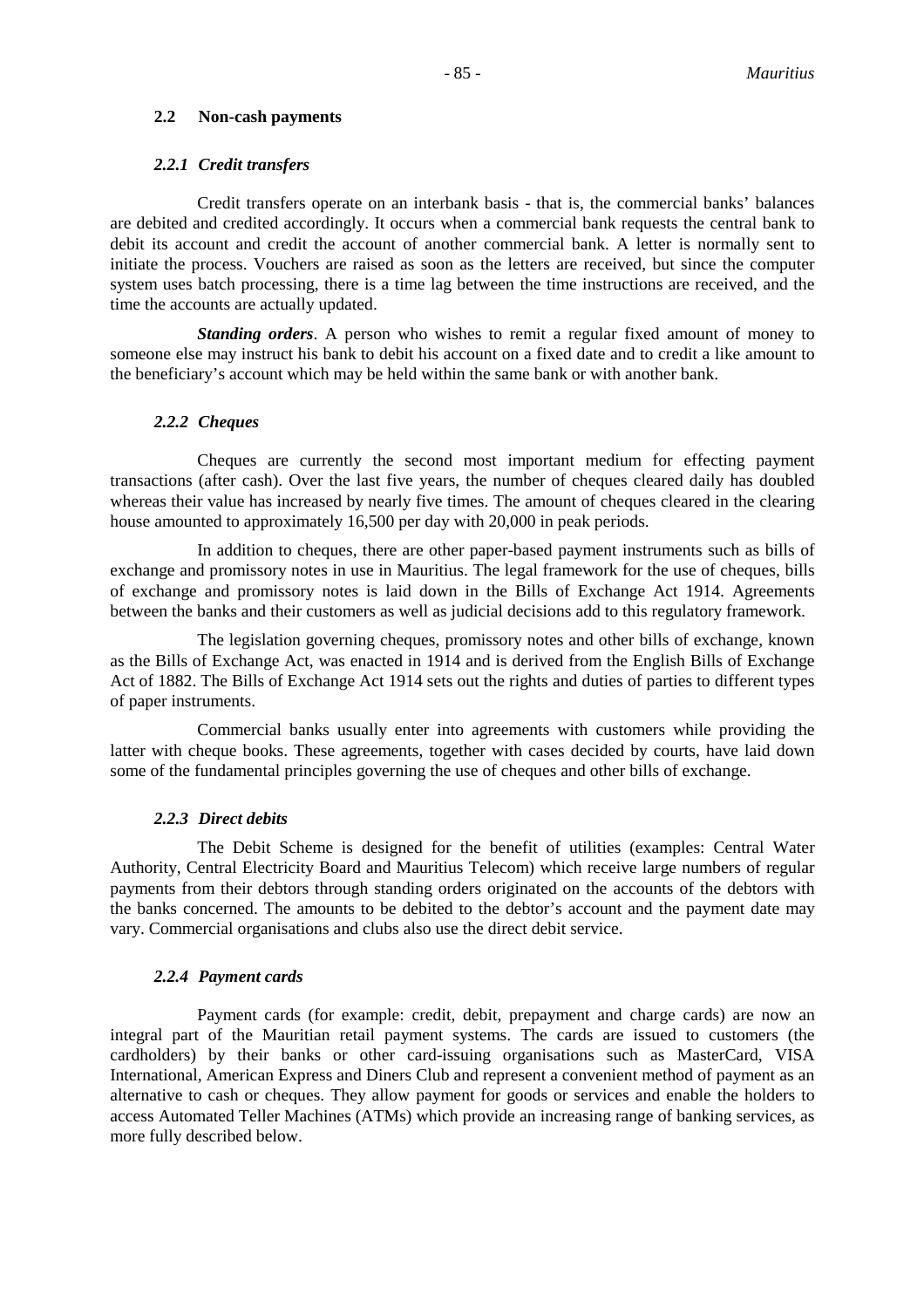*Credit card*. The holder of a credit card may obtain from his bank extended credit up to an agreed limit and may choose not to repay the whole amount outstanding at the end of the month. A minimum payment will usually be required. Interest on the outstanding balance is added monthly to the account balance.

There are usually three parties to a credit card operation: the cardholder, the retail merchant and the bank or other card-issuing organisations. Banks may be either acquirers or issuers of credit cards or both. (For example, The Mauritius Commercial Bank Ltd and State Bank of Mauritius Ltd are both acquirers and issuers of Master Card and VISA cards). The retail merchant is, in effect, the middleman in the channel of distribution for this particular bank service.

On the production of the card to the merchant, the latter supplies goods or services to the cardholder. Cash may also be obtained on the production of the card at a bank's counter and access provided to Automated Teller Machines (ATMs) by entering the card into the terminal's keypad.

Examples of credit cards most utilised in Mauritius are MasterCard and VISA.

*Debit card*. For all practical purposes, a debit card replaces a cheque in that it can be used to purchase goods or services and the transaction is immediately debited to the cardholder's account held with the bank. Additionally, it may be used to provide access to ATMs.

There are two main types of debit cards in use in Mauritius: (a) a card usable to pay for the purchase of goods or services and to provide access to ATMs (Example: Maestro - an international label card) and (b) a card usable to obtain access to ATMs only (Example: Mr Best - a private label card).

Note: The main difference between debit and credit cards is that the amount of the purchase is deducted directly from the cardholder's account rather than being billed for deferred payment as with credit cards.

*Prepayment card (or prepaid card).* Cards like this are issued by Mauritius Telecom. These cards bear a magnetic stripe and a credit value. When inserted into a terminal found on some public telephones the amount to be paid is deducted from the credit value of the card.

*Charge card*. The holder should repay the whole amount at the end of a grace period, except for cash advance transactions. Examples: American Express and Diners Club cards.

*Cheque guarantee card.* This service has been phased out in Mauritius. A cheque drawn on a Mauritian bank may be guaranteed up to a published limit provided it is accompanied by a cheque guarantee card issued by the bank on which it is drawn. Example: MCB Cheque Guarantee Card.

*Car card*. A new development of the credit card concept in Mauritius is the car card, to facilitate the payment for petrol bills, the central budgeting and control of car expenses. Example: Fleetman Card.

#### *International cards*

The types of cards issued are credit cards (MasterCard, VISA), debit cards (Maestro-MasterCard, Electron-Visa) and charge cards (American Express and Diners Club).

*Private label cards (or fidelity cards).* Credit cards issued by local banks in association with local merchants. Example: Prisunic - But cards.

#### *2.2.5 Automated Teller Machines (ATMs)*

ATMs are electronic funds transfer terminals located on or off the bank premises that may operate on-line. They can perform many routine consumer banking services which traditionally would have been handled by a teller over the bank counter.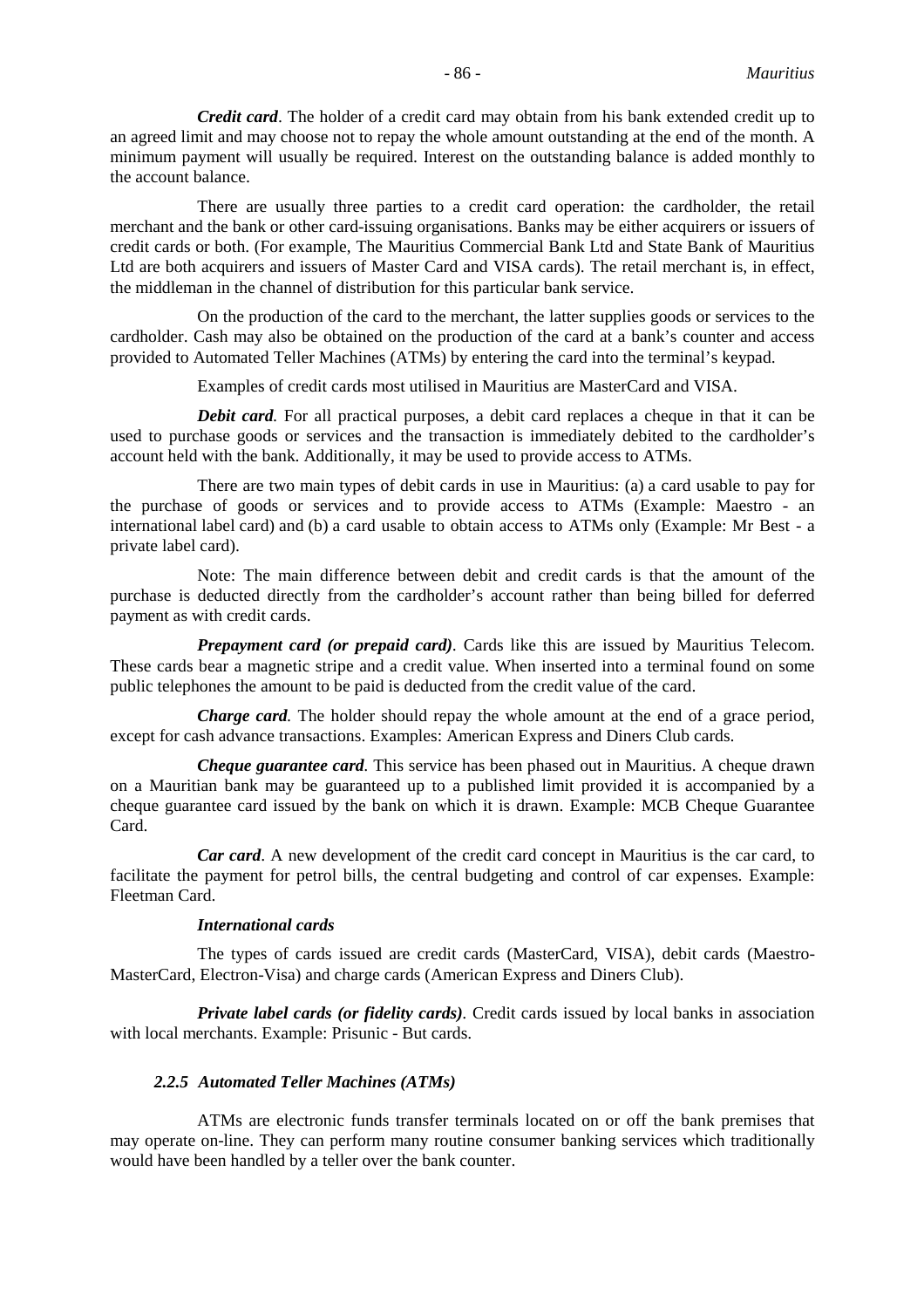The main transactions undertaken through ATMs are:

- cash withdrawal;
- balance enquiry;
- mini-statement request;
- cheque book ordering;
- depositing cash and other instrument to the cardholders accounts, including his credit cards accounts;
- transferring funds between the cardholders' accounts;
- paying utilities bills.

ATMs are another way in which banks in Mauritius make their services more accessible and convenient for customers. Because they are available around the clock customers can bank on their own schedule. They locate the ATM terminal that is operated by their banks, key their PINs into the terminal's keypad and input the information related to their transaction choice. And, through their participation in the CIRRUS and PLUS international networks, the major banks in Mauritius make their customers' funds available to them in Mauritius and abroad. Likewise foreigners may have access to Mauritian ATMs which are branded CIRRUS/PLUS.

It has been a feature of the development of ATMs in Mauritius that banks own their ATM networks and do not share each other's machine although this is feasible through the CIRRUS and PLUS networks. But ATM-sharing may become a feature of the payment system in the future. Presently, ATM systems in Mauritius are proprietary networks owned and operated by local banks. The machines are operated by the banks which hold the cardholders account and the transaction information is transmitted from the ATMs to the banks' data processing centres. Upon receipt of the transaction information, the issuer's authorisation system at the ATM level verifies the cardholder's PIN and prompts the cardholder to available transactions through the display screen of the ATM. If the cardholder is correctly identified and there are sufficient funds in his account to engage in the transaction chosen, the transaction is electronically transmitted from the terminal to the cardholder's bank where the appropriate debit or credit is made to the cardholder's account.

The main components of an ATM are a card reader, a display screen, a keyboard, a cash dispenser and a deposit mechanism.

The ATM networks in Mauritius are a mix of private X25 networks, point to point asynchronous connections through the public telephone networks and public X25 networks.

The first ATM was installed in Mauritius by the Mauritius Commercial Bank Ltd in 1987. There are presently approximately 157 ATMs in Mauritius operated by the six major banks (namely, the Mauritius Commercial Bank Ltd, State Bank of Mauritius Ltd, the Hong Kong and Shanghai Banking Corporation Ltd, Barclays Bank Plc, Banque National de Paris "Intercontinentale" and the Delphis Bank Ltd) and whose services are made available to consumers throughout the country.

#### *2.2.6 Points-of-sale (POS)*

All payment cards incorporate a magnetic strip which enables the card-issuer to verify electronically whether the card (credit or debit) can be used for a given transaction. At the point of sale, the plastic card may be used to initiate a paper-based transaction or it may become the key that prompts the POS machines to activate a terminal-based transaction. (Note: transactions on debit cards such as Maestro cards are pin-based). Typically, the retail merchant uses the customer's card to prepare a sales voucher, which is signed by the customer and deposited with a bank much as a customer's cheque would be deposited.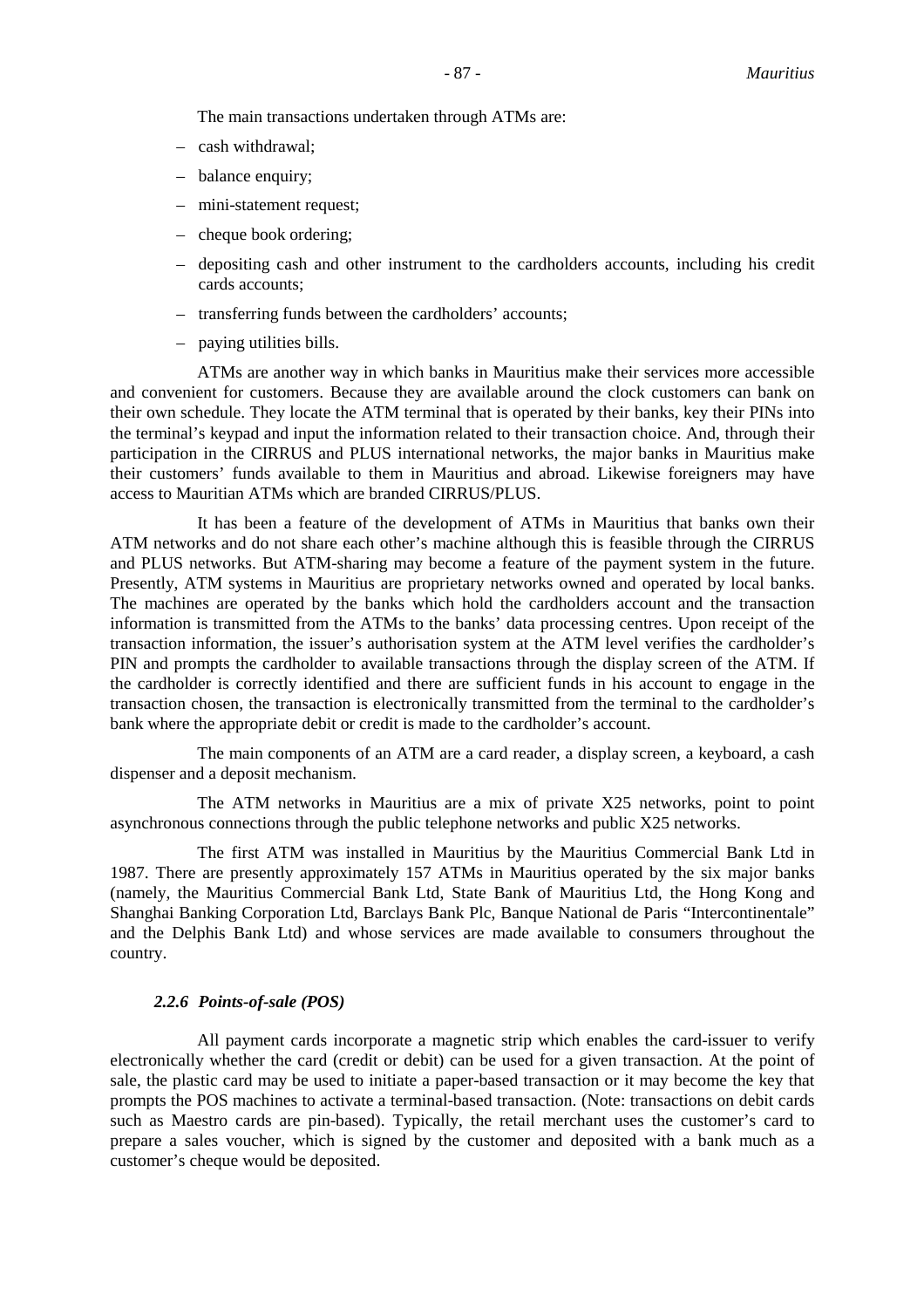All major merchants already have point-of-sale terminals linked with the banks' computers. The entire transaction, that is, the debit to the customer's account and the credit to the merchant's account, takes place either instantaneously or on the same day. POS terminals are extensively used for across-bank transactions.

The POS networks in Mauritius are a mix of public X25 networks, public X28 networks, private X25 network and dial-in asynchronous connections using the public telephone networks. POS terminals are available throughout the country.

#### *2.2.7 Other payment instruments*

*Banker's draft (bank's office cheque)*. A person who wishes to remit money to someone may, if he does not send his own cheque, obtain from his banker a banker's draft (cheque) in rupees or in foreign currencies.

*Travellers' cheques* **(T/Cs)**. T/Cs, as is well known, are a form of travel currency (in rupees or in foreign currencies) giving the holder the security of a letter of credit and the convenience of a local currency. T/Cs are signed by the beneficiary immediately on issue and counter-signed on presentation for encashment at the correspondent bank, hotel, etc., but not beforehand. This provides a method of identification of the beneficiary.

*Bills of Exchange and Promissory Notes*. These are well-documented international instruments.

*Documentary Credit (D/C)*. The D/C technique can also be considered an important payment instrument for debts connected mostly with international trading operations. It is a method of guaranteeing payment to the seller, provided he submits documents as requested by the purchaser.

*Automated/electronic and other methods of payment*. Telegraphic and airmail transfers. These international methods of payments are self-explanatory.

**S.W.I.F.T.** Five domestic and one offshore banks operating in Mauritius are members of the Society for Worldwide Interbank Financial Telecommunications.

*Telebanking or homebanking*. Business customers have the opportunity to link their computer systems up with their banks' systems. Various services are available (management information, cash management and payment, for instance). Examples: Hexagon, Fidelink, Corporate Direct.

### **3. PRESENT INTERBANK EXCHANGE AND SETTLEMENT**

#### **3.1 General overview**

The existing system of clearing is manual and the clearing house is situated at the Bank of Mauritius. Interbank transfers are effected either by the issue of a letter to the Bank from the commercial bank requesting to debit its account and credit the account of the other commercial bank (see 2.2.1) or by the use of clearing or debit vouchers which are then processed in the clearing system. Settlement is effected after the third clearing on the basis of the final balances of the day's clearing by means of transfer vouchers on accounts of commercial banks at the Bank to be delivered within the next hour on week days.

Only banks licensed to operate in Mauritius and its dependencies under the Banking Act 1988 together with the Bank of Mauritius are admitted as participants in the system. According to the Port Louis Clearing House Rules and Regulations, the items to be cleared are cheques, drafts, debit vouchers, credit vouchers or other claims on member banks drawn in Mauritius Rupees as well as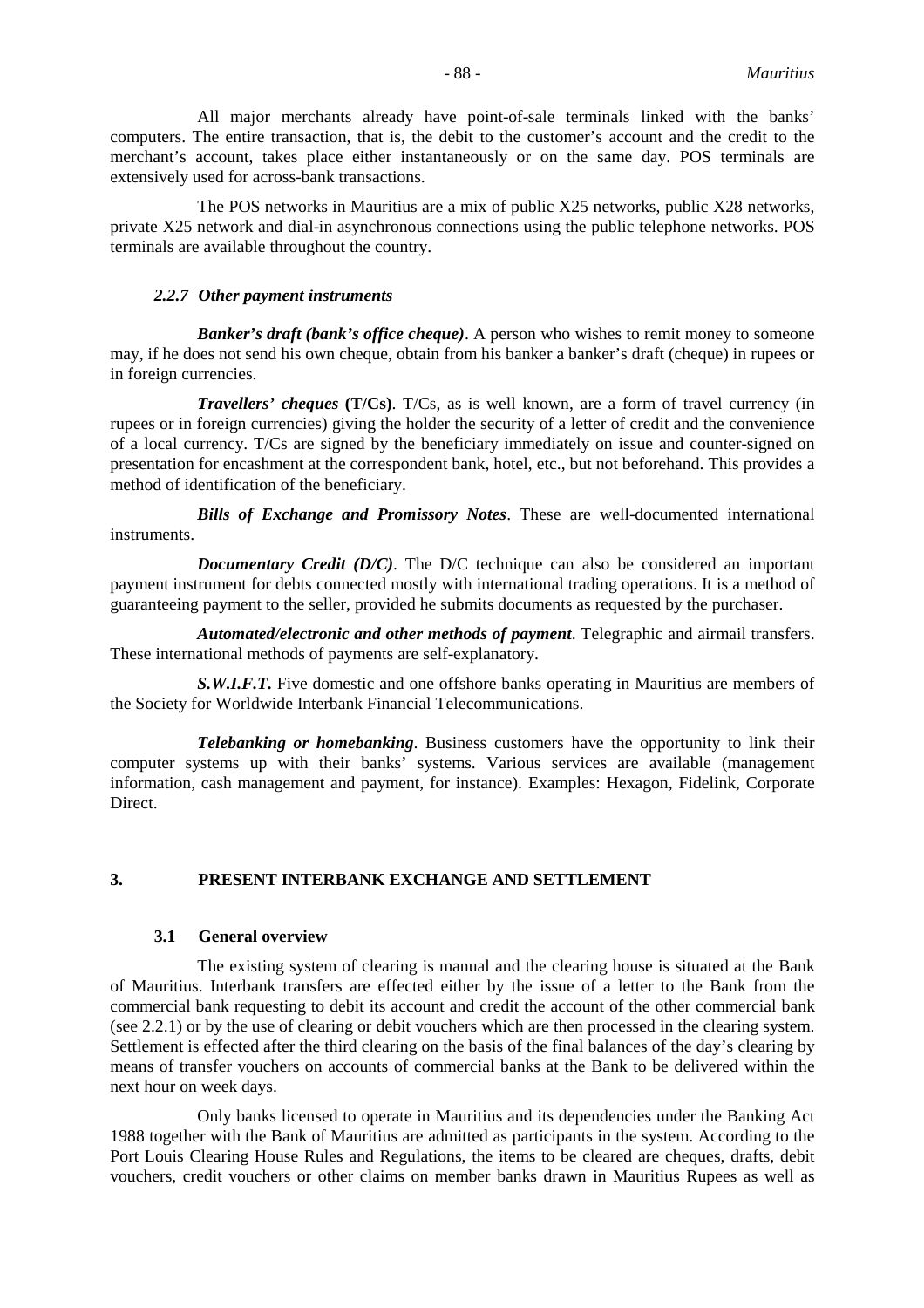articles drawn in foreign currencies up to a value of Rs 5,000. Articles drawn in foreign currencies exceeding Rs 5,000 should be specifically presented to the drawee bank. However, the most common articles cleared in the clearing house are cheques and debit vouchers.

The opening hours of the Clearing House from Monday to Friday are as follows:

- first clearing 10 a.m.
- second clearing noon
- third clearing 3 p.m.

The articles to be cleared are made up in parcels on each bank. A machine list is attached to each parcel showing the amount of each document, the number of items, the total amount of the claim and the name of the presenting bank which are checked by the receiving bank. Unpaid items returned are listed on the clearing schedule marked "Unpaids" the total of which is added to the total of debit items being presented to each individual bank.

The level of automation is low at the Clearing House and cheques are physically exchanged. Automation exists at the participant's level - that is, for example a waste system exists at the Bank of Mauritius for the entering of data for individual cheques and a summary report is printed together with a machine listing. Sorting of cheques is done manually and is reconciled with the summary report. Each member is represented at the clearing house by a competent officer who delivers and receives the documents referable to his bank. The amount delivered is noted as well as the amount received. The balance after each clearing may be a debit (i.e. an adverse clearing) or a credit and is carried forward at the next clearing up to the last clearing where settlement is effected by instructing the Bank of Mauritius to debit or credit their account. The settlement is normally final and there is no unwinding. Any corrections or disagreements are done through the issue of debit vouchers.

All expenses incurred in managing the Clearing House are borne equally by the "seatholders" in the Clearing House and are normally recovered on a quarterly basis.

As settlement occurs at the end of the last clearing, and cheques can take up to 3 working days to be cleared, liquidity and credit risk is already inherent in the system.

#### **3.2 Structure, operation and administration**

There is only one exchange and settlement system in the country.

#### *3.2.1 Major legislation, regulation and policies*

The legal framework of the current payments system is governed by the following provisions.

*Bank of Mauritius Act 1966*. The Bank of Mauritius Act confers on the Bank of Mauritius the powers of organising a clearing house in order to facilitate the clearing of cheques and other credit instruments. Pursuant to these powers, the Bank of Mauritius, in conjunction with the domestic banks, has set up a clearing house in Port Louis, known as the Port Louis Clearing House.

*Rules of the Port Louis Clearing House*. A Clearing House Committee was set up in 1967, under the chairmanship of the Bank of Mauritius, comprising members from all authorised domestic banks, to manage and make rules and regulations in respect of the Port Louis Clearing House. These rules and regulations are amended from time to time as and when necessary by the Clearing House Committee. The rules and regulations constitute a gentleman's agreement between the banks, inclusive of the Bank of Mauritius. Any breach of the rules and regulations is resolved through negotiations between the parties concerned under the supervision of the Bank of Mauritius.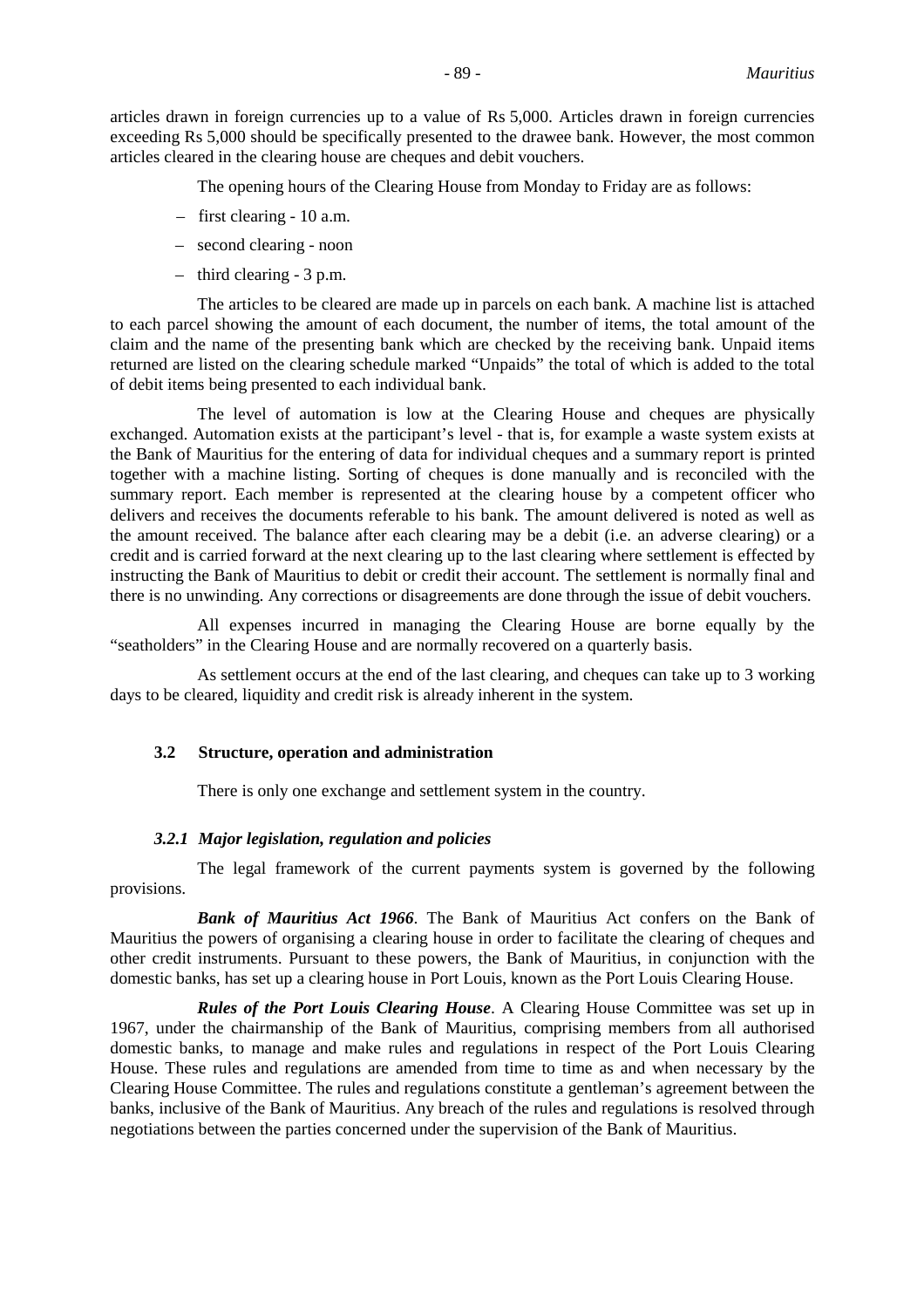*Banking Act 1988*. The Banking Act 1988 prescribes the minimum share capital or assigned capital that a bank must have and the minimum liquid assets that it must hold. The Bank of Mauritius Act 1966 prescribes the minimum cash balance which banks are required to maintain. With effect from July 1997, the minimum liquid assets required to be maintained by commercial banks were reduced from 20% to 0% of their total deposits. The Banking Act also contains provisions relating to the winding up of banks, the priority of deposit liabilities over other unsecured liabilities of the banks and the priority to be observed within the different classes of deposits and liabilities.

#### *3.2.2 Participants in the system*

Participants in the Port Louis Clearing House are the main branches (head offices) of all domestic banks. Domestic banks maintain reserve accounts with the Bank of Mauritius. Funds from the reserve accounts are used to effect clearing settlement at the end of the day.

#### *3.2.3 Types of transaction handled*

The main aim of the Port Louis Clearing House is to clear large and low value cheques. Other paper instruments such as drafts, debit vouchers, credit vouchers or other claims on member banks drawn in Mauritian rupees as well as instruments drawn in foreign currencies up to a value of Rs 5,000 are also cleared through the Port Louis Clearing House.

#### *3.2.4 Operation of the transfer system*

Initially, the Port Louis Clearing House operated 6 days a week with two daily clearing sessions. Subsequently, its operation was reduced to weekdays only and the number of clearing sessions was increased from two to three sessions. The Port Louis Clearing House opens at 10 a.m., noon and 3 p.m. At the 10 a.m. session, uncleared cheques from the previous day's session and other items received from the branches are processed. At the other two sessions, normal clearance of cheques and other payment instruments is undertaken.

Port Louis branches, other than main branches (head offices), of member banks clear their items through their respective head offices whereas up-country branches of member banks are allowed to clear items between themselves directly and obtain settlement by clearing vouchers on main branches.

#### *3.2.5 Transaction-processing environment*

At present, the Port Louis Clearing House is a manual paper-based operation. Cheques are physically transported by the commercial banks' representatives to the Port Louis Clearing House and cheques drawn on respective commercial banks are handed over to them by the other banks for clearing and settlement purposes.

#### *3.2.6 Settlement procedures*

Settlement is carried out after the third clearing, the 3 p.m. session, on the basis of the final balances of the day's clearing by means of transfer vouchers on accounts at the Bank of Mauritius within the next hour on weekdays.

#### *3.2.7 Pricing policies*

All expenses incurred in managing the Port Louis Clearing House are borne equally by the members of the Clearing House.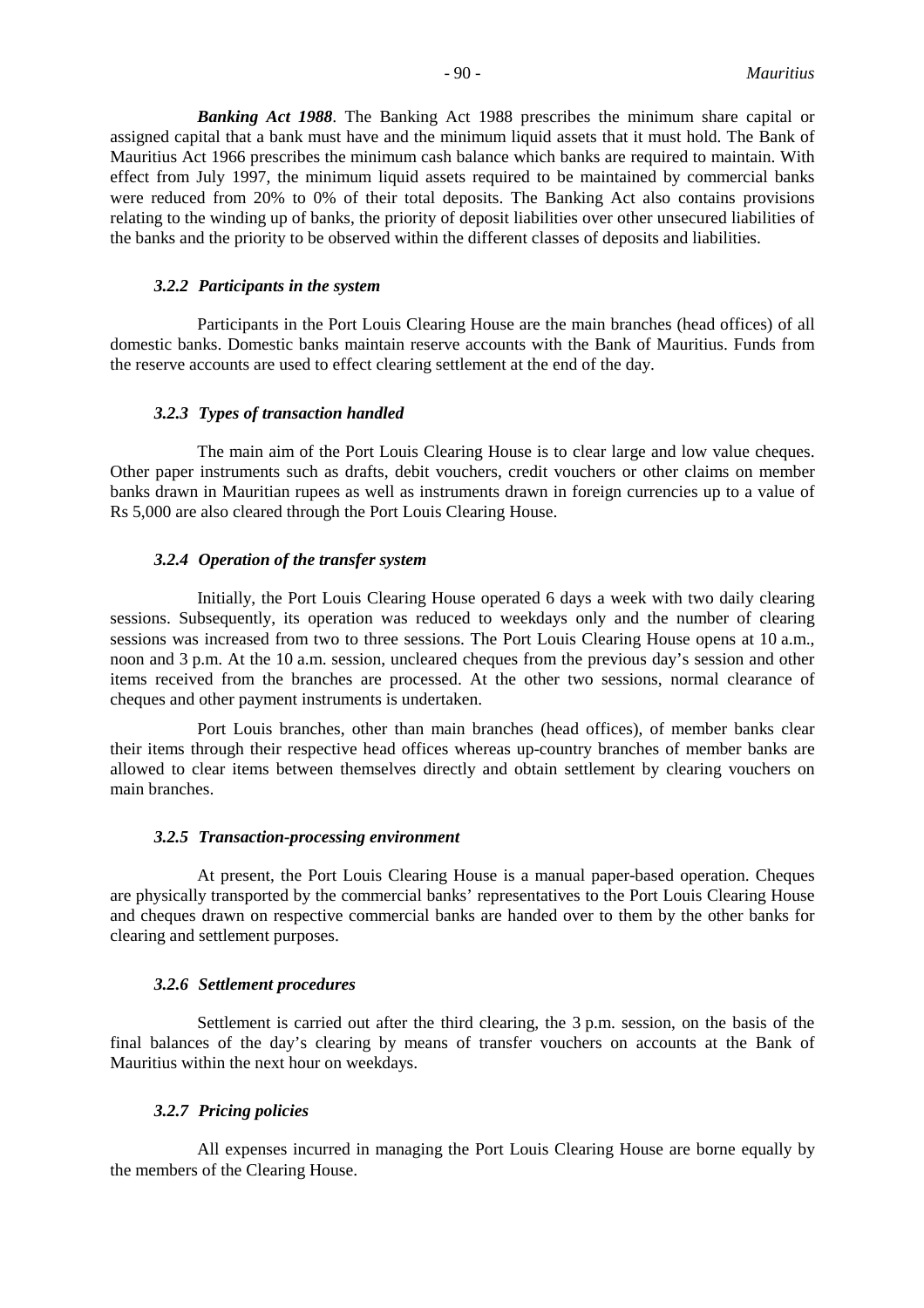#### *3.2.8 Credit and liquidity risks*

At present, the clearing process is carried out manually and it usually takes two days for a cheque to be cleared. This leads to the prevalence of liquidity risk in the payments system, such that with the growing turnover in cheque based payment transactions, the need for an automated clearing house is being felt. As part of the payment system initiative, the Port Louis Clearing House will be fully automated and a Bulk Transfer and Netting System (BTNS) will be implemented in the next five years.

### **4. SPECIAL USE OF INTERBANK TRANSFER SYSTEMS FOR INTERNATIONAL AND DOMESTIC FINANCIAL TRANSACTIONS**

#### **4.1 Exchange and settlement system for international transactions**

International payments are effected using telexes. The Bank of Mauritius maintains accounts with various foreign correspondents. The client, mainly Government, will send a letter of authority with its instructions. The account of the client is debited in the Bank's book with the rupee equivalent and the asset account (i.e. balances with foreign banks) is credited. A telex is sent before the value date with the necessary information such as amount, currency, beneficiary and references. The value date of the transaction will depend upon where payment is to be effected - for example a payment to a beneficiary in Bahrain will require more advance notice to our foreign correspondent than that in the United Kingdom.

Most of the currencies can be traded in Mauritius depending upon their availability. The list of currencies tradable can be found in the Mauritius Bankers Association (MBA) daily publication of exchange rates and these rates fluctuate daily.

The instruments used for international payments made face to face are mainly credit cards and travellers' cheques and they are widely used particularly by foreigners coming to Mauritius and Mauritians visiting other countries.

#### **4.2 Exchange and settlement systems for securities transactions**

The responsibility of regulating the securities market rests upon the Stock Exchange Commission (SEC), established under the Stock Exchange Act 1988. During the last few years, with the growing sophistication of the Mauritian economy and financial sector, dealings in securities have increased in volume. In order to facilitate dealings in securities, the Central Depository & Settlement Co. Ltd (CDS) was set up, under the Securities (Central Depository, Clearing and Settlement) Act 1996, to provide for central depository, clearing and settlement services.

Settlement of stock market transactions at the CDS is effected through the current accounts maintained at the Bank of Mauritius. The CDS calculates participants' multilateral net positions and sends instructions to the Bank of Mauritius to debit or credit the current accounts of participants' banks.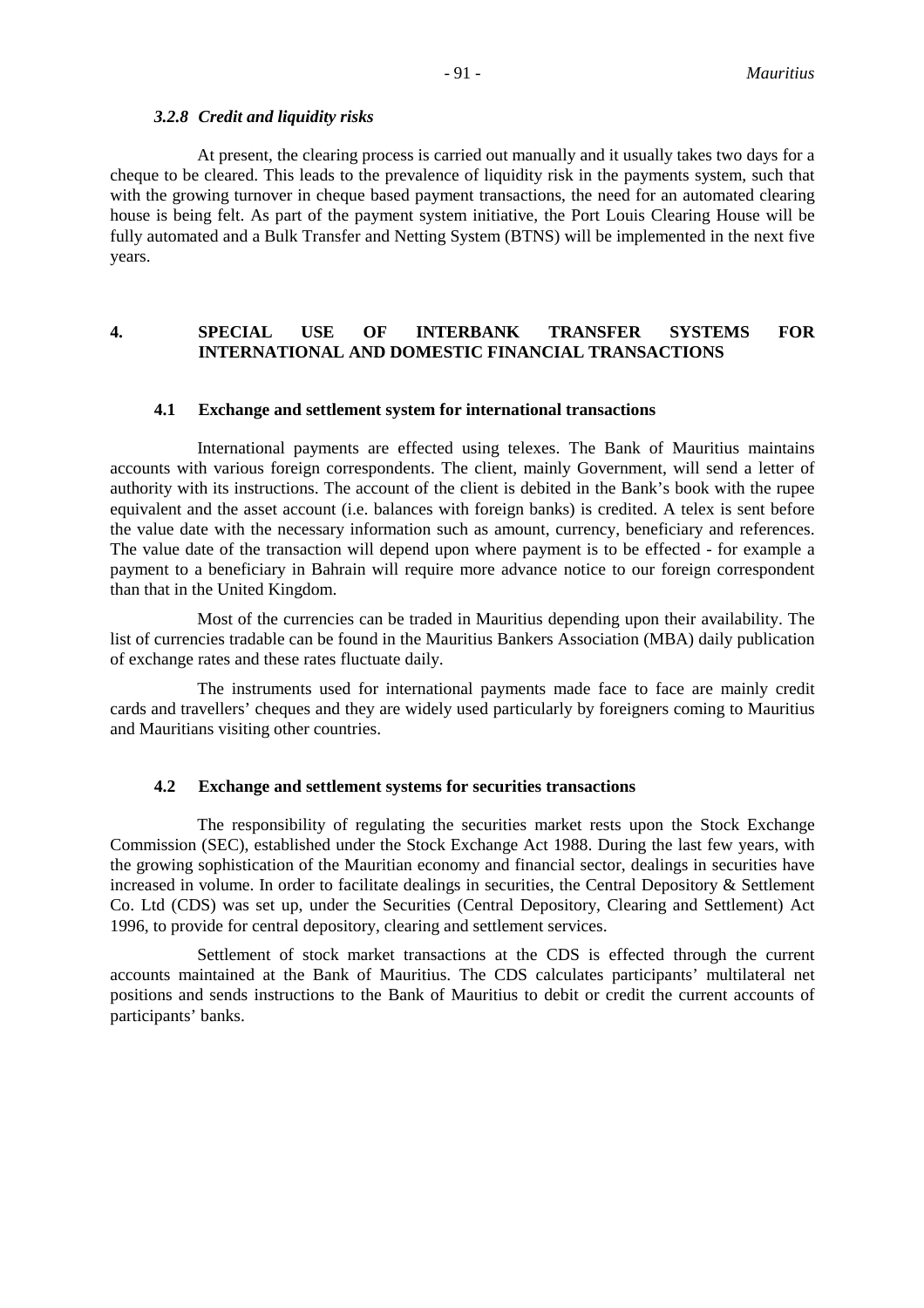#### **5. ROLE OF THE CENTRAL BANK IN INTERBANK SETTLEMENT SYSTEMS**

#### **5.1 General responsibilities**

#### *5.1.1 Statutory responsibilities*

The Bank of Mauritius is governed by the Bank of Mauritius Act 1966 and regulations made under the Act. Before the establishment of the Bank of Mauritius, there was a Board of Commissioners of Currency - the first of its kind to be set up in the world - whose duties were restricted to those of an issuing authority.

The Bank of Mauritius is required to promote and maintain adequate and reasonable banking services for the public, ensure a sound financial structure, high standards of conduct and management throughout the banking and credit system, and to further such policies as may be in the national interest. The Bank of Mauritius is vested with the power to organise a clearing house and it oversees the activities of the Port Louis Clearing House.

#### *5.1.2 Establishment of common rules*

The Bank has spearheaded the development of an automated settlement system, including the accompanying rules, standards and procedures.

#### **5.2 Provision of settlement and credit facilities**

The interbank obligations are settled through the banks' accounts with the Bank of Mauritius. Credit facilities that the Bank offers to other banks are:

- re-discounting of bills;
- advances;
- repo instruments.

Credit to banks is secured through pledging of Treasury bills and Government securities. The commercial banks are subject to reserve requirements. Clearing banks maintain cash balances with the Bank for this purpose. Banks are not charged for using the settlement system.

The Bank plays an active role on the interbank foreign exchange market. The Bank also has a secondary market cell for the sale and purchase of Government of Mauritius Treasury bills and other securities.

#### **5.3 Monetary policy and payment systems**

The Bank of Mauritius relied in the past on reserve requirements, quantitative control on bank credit expansion to the private sector, selective credit control and interest rate guidelines as the principal instruments of monetary policy. Such a framework of control over a long period of time brought rigidities into the banking system and hindered competition. In the context of the liberalisation of the financial system, the Bank of Mauritius, as from the year 1991-92, embarked on a phased programme of monetary policy reforms:

1) In the first phase of the reforms, the Bank of Mauritius stopped the issue of bills on tap at pre-determined yield and, instead, started with the auction of bills by weekly tender in November 1991.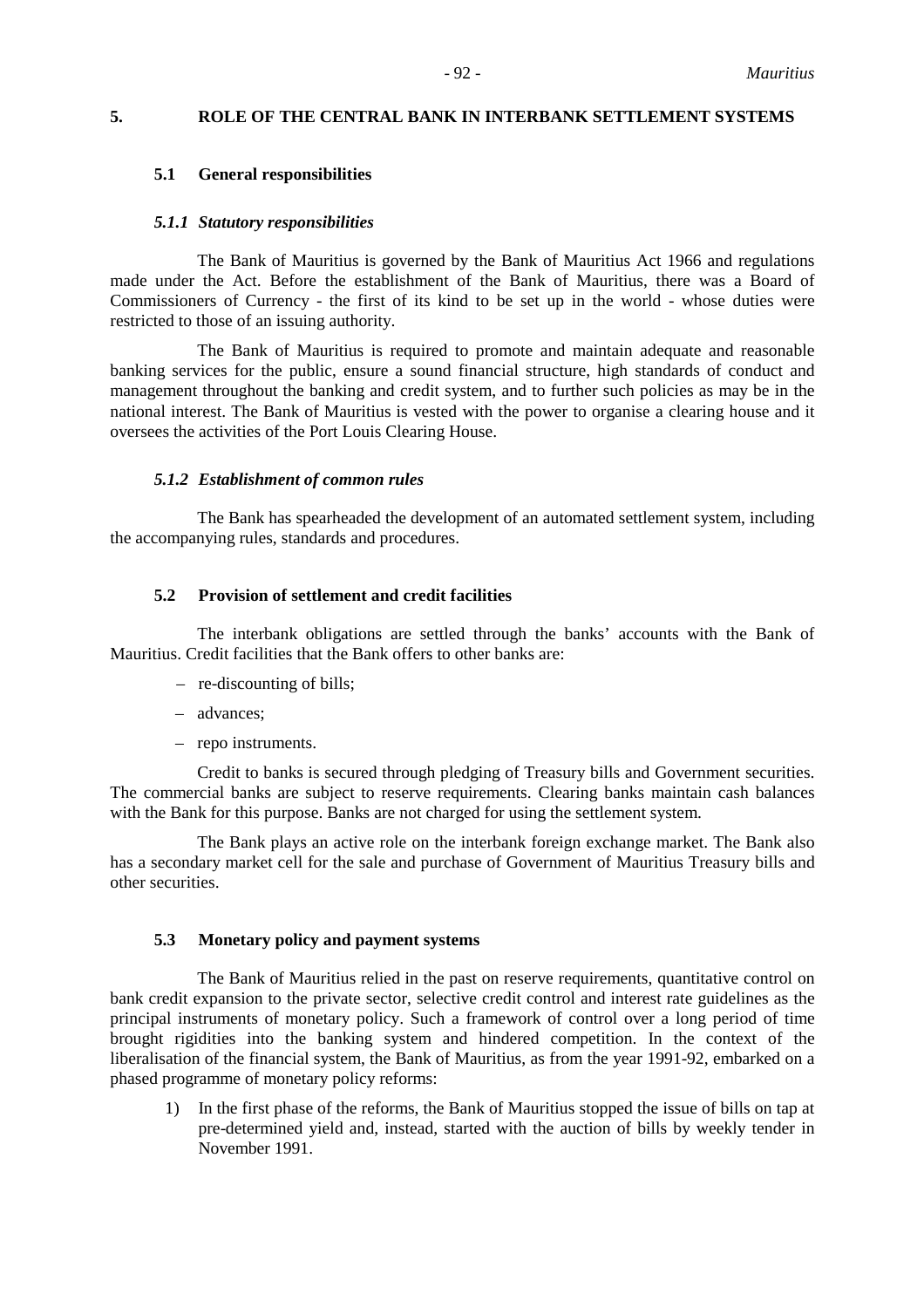- 2) In July 1992, ceilings on bank credit to the priority sectors of the economy were removed and, in July 1993, ceilings on bank credit to the non-priority sectors of the economy were also abolished.
- 3) Interest rates were fully liberalised with banks free to apply their own rates on deposits and loans and overdrafts.
- 4) In February 1994, a secondary bill market cell was set up in the central bank to facilitate dealings in bills.
- 5) In July 1994, the determination of the Bank Rate, which is the Bank's minimum discount and advances rate, was linked to the average Treasury bill auction rate over the preceding twelve weeks, plus a margin of 1 percentage point. Effective end-December 1994, the margin of 1% was reduced to 0.25 percentage point and with effect from July 1995, the 12-week average was replaced by a one-week average, i.e. the most recent overall weighted yield rate plus a margin of 0.25 percentage point. As from December 1996, Bank Rate is equated to the most recent weekly weighted average yield on bills on the auction of Treasury bills on the primary market.

Prior to July 1997, commercial banks were required to hold 8% of eligible deposits in non-interest cash balances with the Bank of Mauritius and notes and coin in their vaults and 20% of eligible deposits in non-cash eligible liquid assets, namely Government securities and Treasury Bills. However, as from July 1997, the required cash reserve ratio has been brought down from 8% to 6% of eligible deposits and the non-cash liquid assets ratio, from 20% to 0%. As from July 1998, domestic banks are required to maintain a uniform 5.5% cash reserve ratio on their foreign currency and rupee deposits. Deposit-taking non-bank financial institutions are subject to a liquidity ratio of 10%.

#### **5.4 Risk reduction measures**

The present delay in the manual clearing system encourages float and liquidity risk in the payments system. The best remedy is to reduce the time for cheque clearance. This will be achieved with the implementation of the RTGS system whereby large-value credit payment instructions will be settled on-line and thereafter through the computerisation of the Port Louis Clearing House.

#### **6. RECENT DEVELOPMENTS IN THE PAYMENT SYSTEM**

#### **6.1 Description of the new system**

The Bank of Mauritius is in the process of setting up a Real-Time Gross Settlement System (RTGS) which is expected to be implemented over the next five years.

The RTGS system will be based on the principles set out in the BIS guidelines. The RTGS will primarily be used to process large-value credit payment instructions. Once this core application is operational, the Bank of Mauritius will move towards the construction of additional financial applications which will be interlocked with the RTGS system.

#### *6.1.1 Major regulations governing the new system*

Notwithstanding the effectiveness of the current legal framework, the implementation of the RTGS will require a review of the laws, rules and regulations governing the present payments system.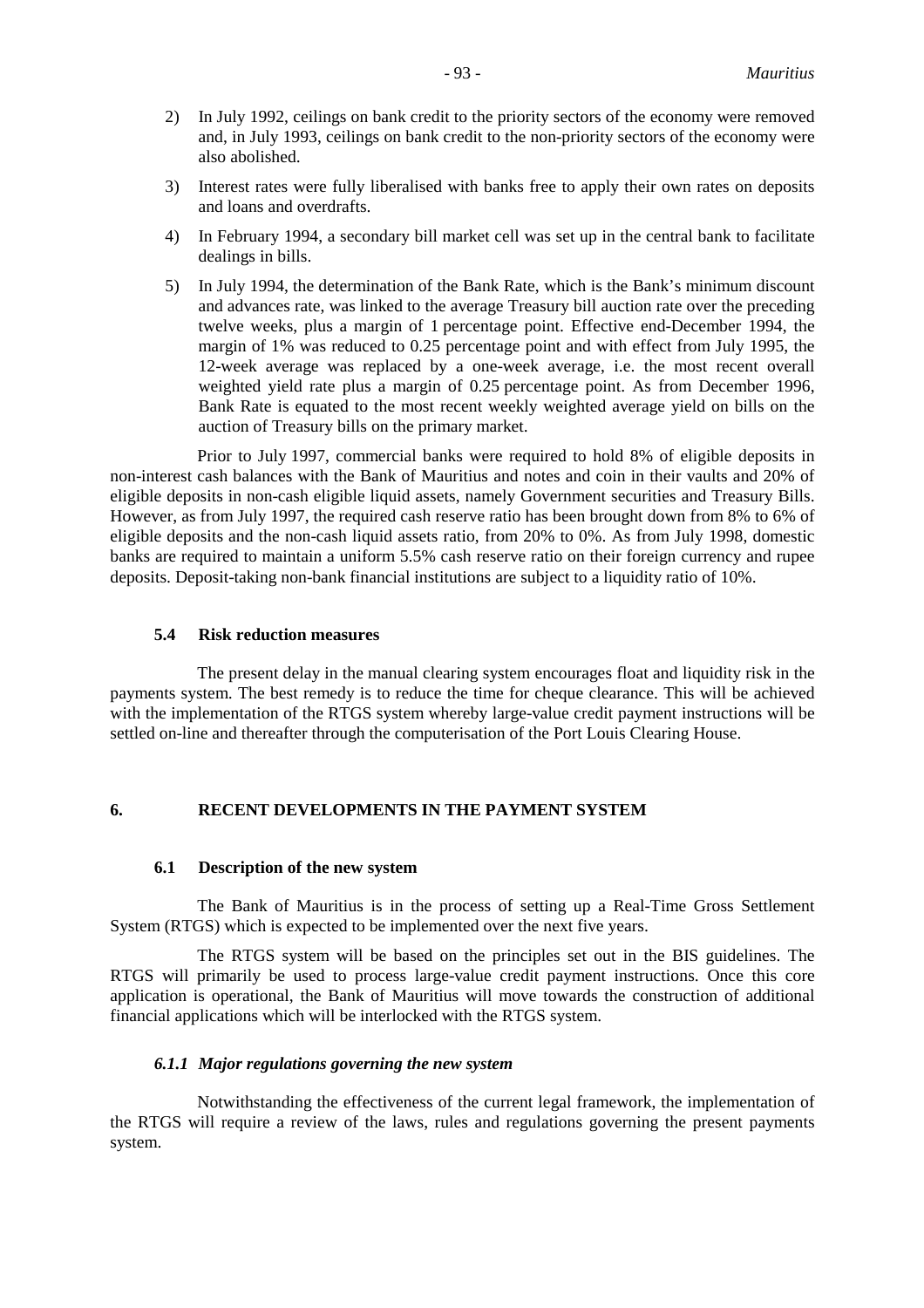*Bank of Mauritius Act 1966*. The Bank of Mauritius is empowered to organise a clearing house to facilitate the clearing of cheques and other credit instruments. It may also act as banker to commercial banks and open accounts for and accept deposits from them. These provisions, although sufficient for the establishment of Port Louis Clearing House, are inadequate for the implementation of the proposed RTGS project since the Real-Time Gross Settlement system will not be a clearing system, but rather a settlement system. The Bank of Mauritius Act is currently in the process of being reviewed and it is proposed to vest the central bank with powers to promote the efficient and secure operation of payment systems. This will enable the Bank of Mauritius to oversee and regulate the payment as well as the settlement systems.

*Banking Act 1988*. With the growing sophistication of the banking and financial sector, the Banking Act 1988 is being reviewed with a view to providing for greater soundness and safety of the banking system. Besides, Government is considering coming up with appropriate legislation for strengthening the regulatory framework of the non-bank financial services sector.

*Bills of Exchange Act 1914*. The Real-Time Gross Settlement system would require truncation of large-value cheques and the provisions relating to the presentment for payment and endorsement of cheques in the Bills of Exchange Act 1914 would require amendment.

*Companies Act 1984*. Commercial banks are members of the Port Louis Clearing House. Banks, as defined under the Banking Act, must be bodies incorporated under the laws of Mauritius or branches of companies incorporated abroad. Banks, therefore, must be incorporated or registered under the Companies Act 1984. The provisions relating to the formation, registration, management and administration of companies and more specifically those in respect of their winding up are relevant to a clearing house. Thus, the winding up of a participant within the RTGS is an important issue in the smooth operation of the system. The Banking Act 1988 contains certain provisions for the winding up of a bank. However, the general procedures to be observed and adhered to during the winding up of companies are applicable to the winding up of commercial banks.

*Computer-based evidence*. The operations of the RTGS system would be conducted by means of information technology equipment. The present legal framework for the admissibility of computer-based records as evidence in civil or criminal proceedings is contained in the Courts Act 1945 and the Banking Act 1988. The provision in the Courts Act 1945 is of a general nature and provides only for the admissibility of machine copies or prints from microfilms as evidence in courts. However, the Banking Act 1988 provides for the admissibility of computer-based records as evidence in courts, but the Act does not apply to the Bank of Mauritius. As the latter will also be a party to the RTGS system, it would be necessary to make legal provisions for the admissibility of its computer-generated records as evidence in civil or criminal court cases. The Government of Mauritius is proposing to adopt an Information Technology Act which will, inter alia, cater for the admissibility of computer-based records as evidence in court proceedings.

*Contract Law*. Contractual obligations of every party to the payments system are governed by the Mauritian Civil Code (Code Napoleon). With the implementation of the RTGS system, contract-based rules setting out the functioning of the system and the obligations of the parties to the system will be drawn up and a multilateral agreement will be entered into between all commercial banks and the central bank, binding them to the rules of the system.

#### *6.1.2 Participation in the new system*

Direct and indirect participants will be accommodated in the system. Direct participants will be financial institutions maintaining a reserve account at the central bank, as a prerequisite to their participation in the RTGS system. However, they will also be required to maintain a settlement account at the central bank. Indirect participants will be smaller financial institutions or non-bank financial institutions, which do not maintain reserve accounts at the central bank, but which may benefit from the system through participation on a correspondent basis through direct participants.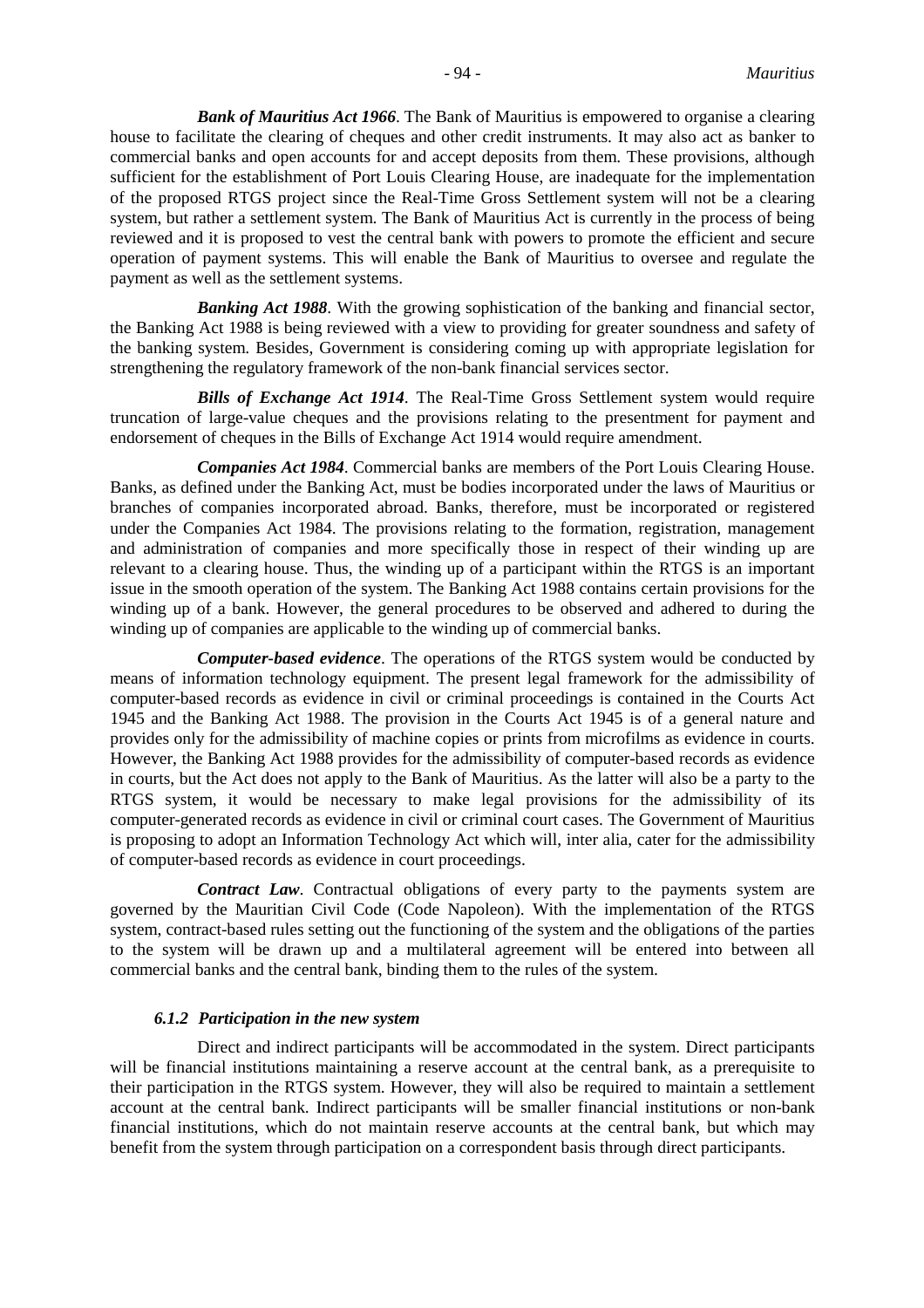### *6.1.3 Types of transaction handled*

During the initial implementation phase of the RTGS, the following payment transactions are being considered:

- credit transfers for payment transactions exceeding Rs 100,000.
- funds settlement for the local clearing house in Port Louis.
- large-value cheques which will be truncated in the system.

Beyond the initial implementation phase, the following transactions will be added:

- an exchange and settlement system for the securities market;
- funds settlement for the money and foreign exchange markets;
- settlement for Government securities transactions;
- the construction of a Bulk Transfer Netting System (BTNS) which will replace the current manual clearing house and will accommodate plastic card traffic from throughout Mauritius.

#### *6.1.4 Operation of the new system*

With the fast moving Mauritian financial sector, there is a growing need for customers to continue making payments beyond traditional closing hours of banks. As a consequence, the RTGS system will be designed to be able to operate 24 hours a day, 7 days a week. A "value day", which is different from the calendar day, will be introduced in order to enable the continuation of partial system operation on a 24-hour basis, even though the current account of the commercial bank and the RTGS Money Desk will be closed following daylight hours.

#### *6.1.5 Transaction-processing environment*

The aim of the RTGS system is to reduce the physical transfer of cheques by processing large-value payments by credit transfers. Operations will be confirmed on line via computer networks and the settlement will be carried out on a real-time, bilateral basis.

#### *6.1.6 Settlement procedures*

Commercial banks will be required to keep settlement accounts with the Bank of Mauritius for the purposes of the new system. Out of the settlement accounts, credit push payment transactions will be settled on a gross (individual), multilateral basis. If there are not sufficient funds in the account of a commercial bank, the payment order will be queued.

### *6.1.7 Credit and liquidity risks*

Since transactions will be settled on a gross, multilateral basis, liquidity management will be improved and payments systemic risks will be reduced.

*Credit risks*. The Banking Supervision Department (BSD) has set out objective provisioning guidelines for bad and doubtful debts for banks to comply with. BSD requires banks to report regularly on their concentration of risk according to the provisions of the Banking Act 1988.

*Liquidity risks*. BSD monitors banks' liquidity position as part of a system of prudential controls.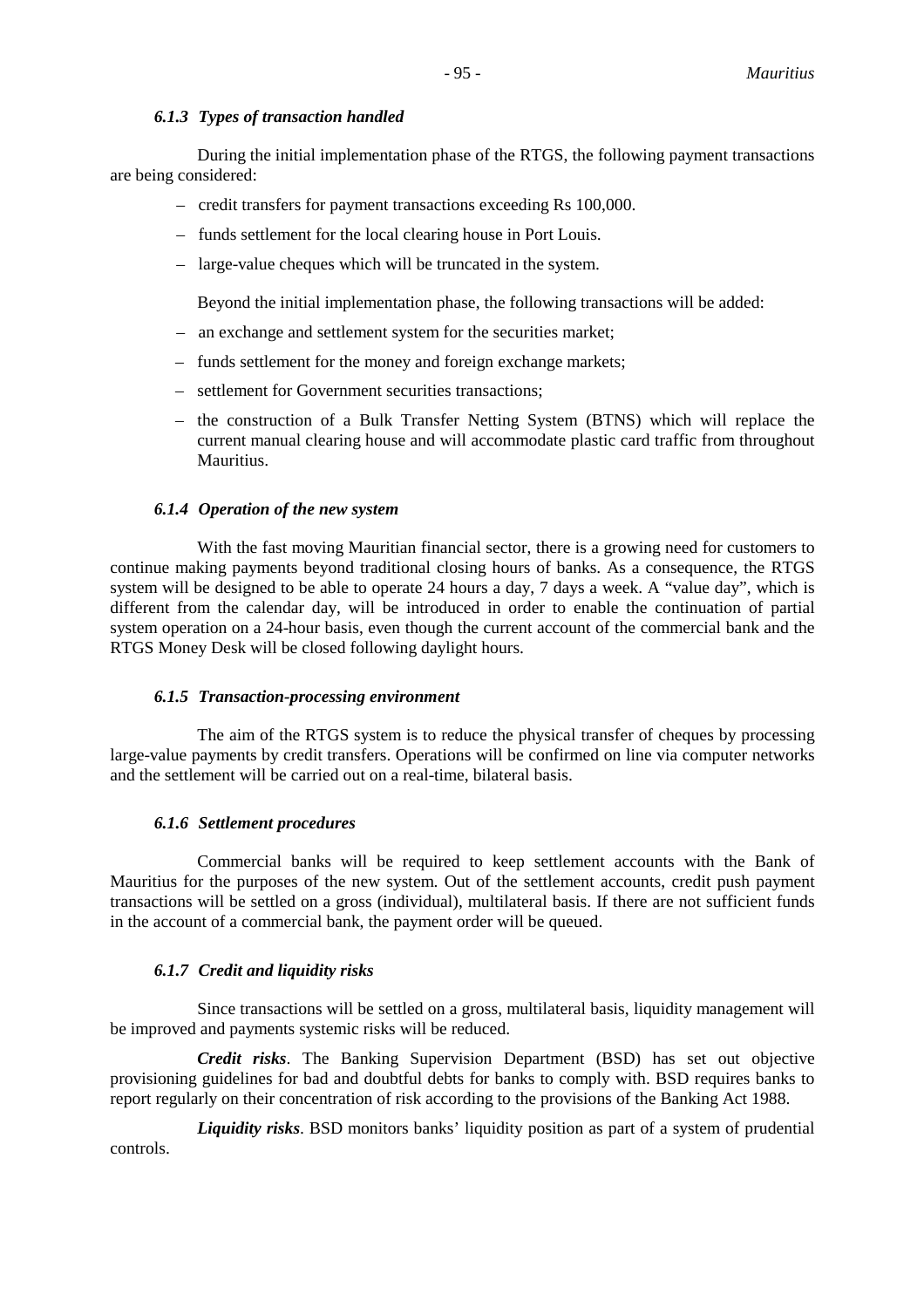#### *6.1.8 Pricing*

At the initial stage, the Bank of Mauritius will grant intraday overdrafts without charging any interest. After the first year of operation, intraday interest will be charged on daylight overdrafts. The system will then migrate towards a tariff-based service environment which will require an on-line billing system. Participants will then be charged on a price per transaction basis, with the possibility of discounts for high volume levels of usage.

#### **7. INFRASTRUCTURE**

### **7.1 Telecommunications infrastructure**

The existing telecommunications infrastructure can be seen as efficient and reliable throughout the country. In view of the upcoming RTGS project, the local telecommunications company, Mauritius Telecom, has been asked about the availability of lease lines and ISDN (Integrated Services Digital Network), with a positive response from them.

### **7.2 Availability of electricity**

Electricity supply is available in all residential and industrial areas in both rural and urban parts of Mauritius. The Central Electricity Board caters for all developments in improving its supply throughout the country.

### **7.3 Road infrastructure**

The road infrastructure has been greatly improved over the years in Mauritius and further developments are being undertaken to ensure rapid flow of traffic at all times and in every part of the country.

### **7.4 Economic reforms**

#### *7.4.1 Exchange controls*

The gradual liberalisation of exchange control started in 1986. In 1994, the Exchange Control Act was suspended. Mauritius adopted Article VIII, Sections 2, 3 and 4 of the IMF Articles of Agreement with effect from September 1993. Both the current and the capital accounts are fully convertible. With a view to promoting greater competition in the foreign exchange market, the Foreign Exchange Dealers Act was passed in 1995 and licences are issued to applicants who meet the criteria set out in the Act.

#### *7.4.2 Exchange rate policy*

As far as exchange rate policy is concerned, at the time of the setting up of the Bank of Mauritius, the Mauritius rupee was pegged to the pound sterling. However, following the currency upheaval in the first half of the 1970s, the Mauritius rupee was de-linked from the pound sterling in January 1976 and pegged to the Special Drawing Rights (SDR) of the IMF. But, with the steady strengthening of the US dollar especially since 1981, the SDR had appreciated against other major currencies which, in turn, resulted in an appreciation of the rupee. Consequently, in February 1983,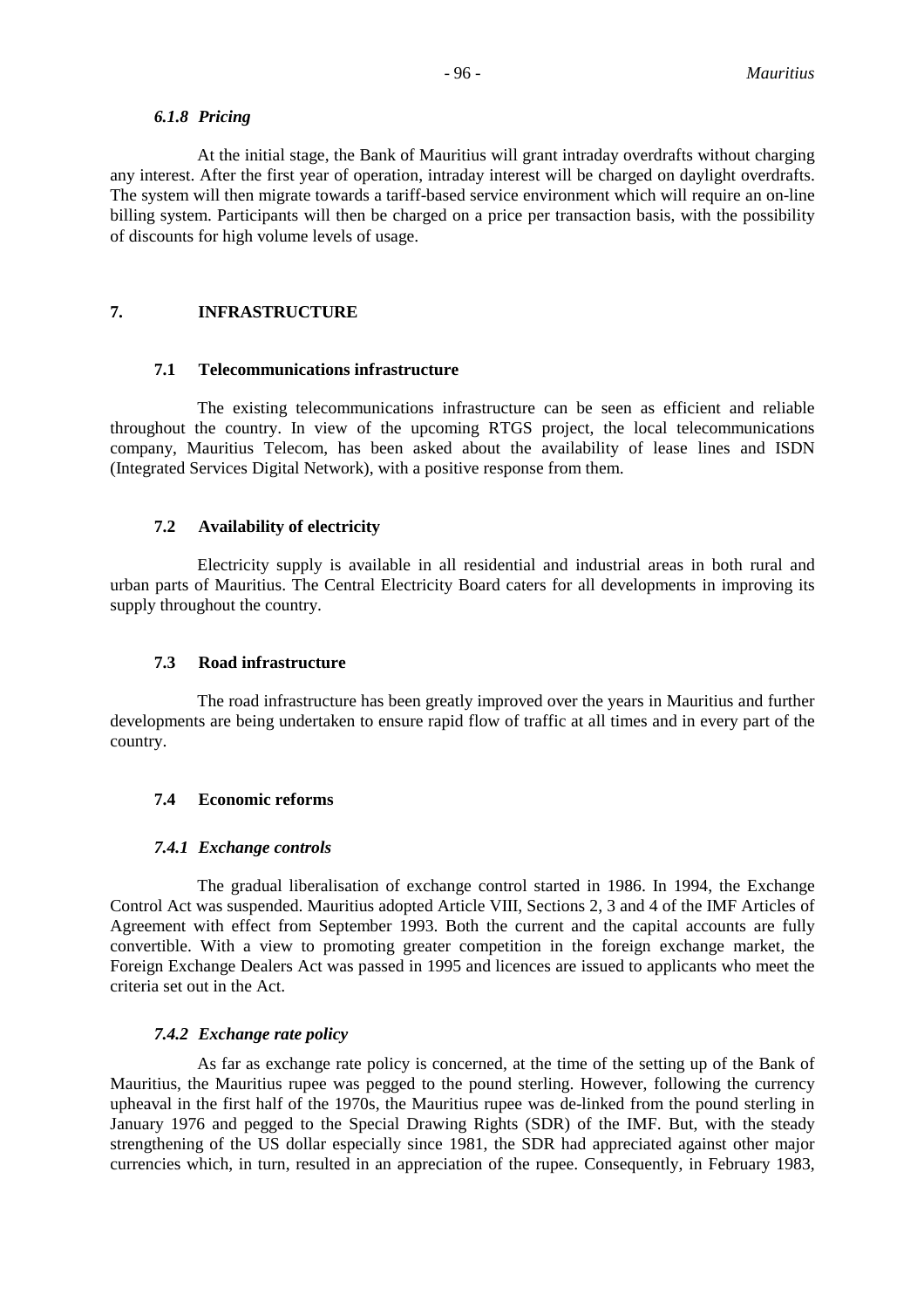the Mauritius rupee was de-linked from the SDR and pegged to a trade-weighted basket of currencies, more representative of the external trade pattern of Mauritius.

Following the suspension of the Exchange Control Act in July 1994, an interbank foreign exchange market was established. The exchange rate of the rupee is determined by the free interplay of market forces in the interbank foreign exchange market. The rupee is in a regime of independent float with its value being largely influenced by movements of major reserve currencies in international foreign market. The Bank of Mauritius intervenes in the interbank foreign exchange market exclusively in US dollars to ensure that the value of the rupee vis-à-vis major currencies reflects, amongst other things, the macroeconomic fundamentals of the country.

#### *7.4.3 Prudential measures*

The central bank has implemented the risk-weighted capital adequacy ratio in accordance with the Basle Capital Accord and adopted the International Accounting Standards (IAS 30) which call for a greater degree of transparency in banks' published accounts. Until December 1996, domestic banks and offshore banks incorporated in Mauritius were required to maintain a riskweighted capital adequacy ratio of not less than 8% in accordance with the Basle Capital Accord. The ratio was raised to 9% as from January 1997, and has been raised to 10% as from July 1997. The minimum capital requirement for both domestic and offshore banks is currently Rs 75 million. It will be raised to Rs 100 million as from 1st January 1999. Effective from 14th April 1997, the overall foreign exchange exposure or overall open position of a bank in foreign exchange at close of business each day should not exceed 15% of its Tier 1 Capital.

#### *7.4.4 Other measures*

To widen the range of financial instruments, authorised non-bank financial institutions are allowed to issue Certificates of Deposits.

Diversification of the economy: (a) the development of an offshore sector started in 1989 and presently seven offshore banks operate in Mauritius; (b) a Stock Exchange was set up in 1989; (c) a Free Port was established in 1992; and (d) the National Mutual Fund was set up in 1990 and the National Investment Trust in 1993.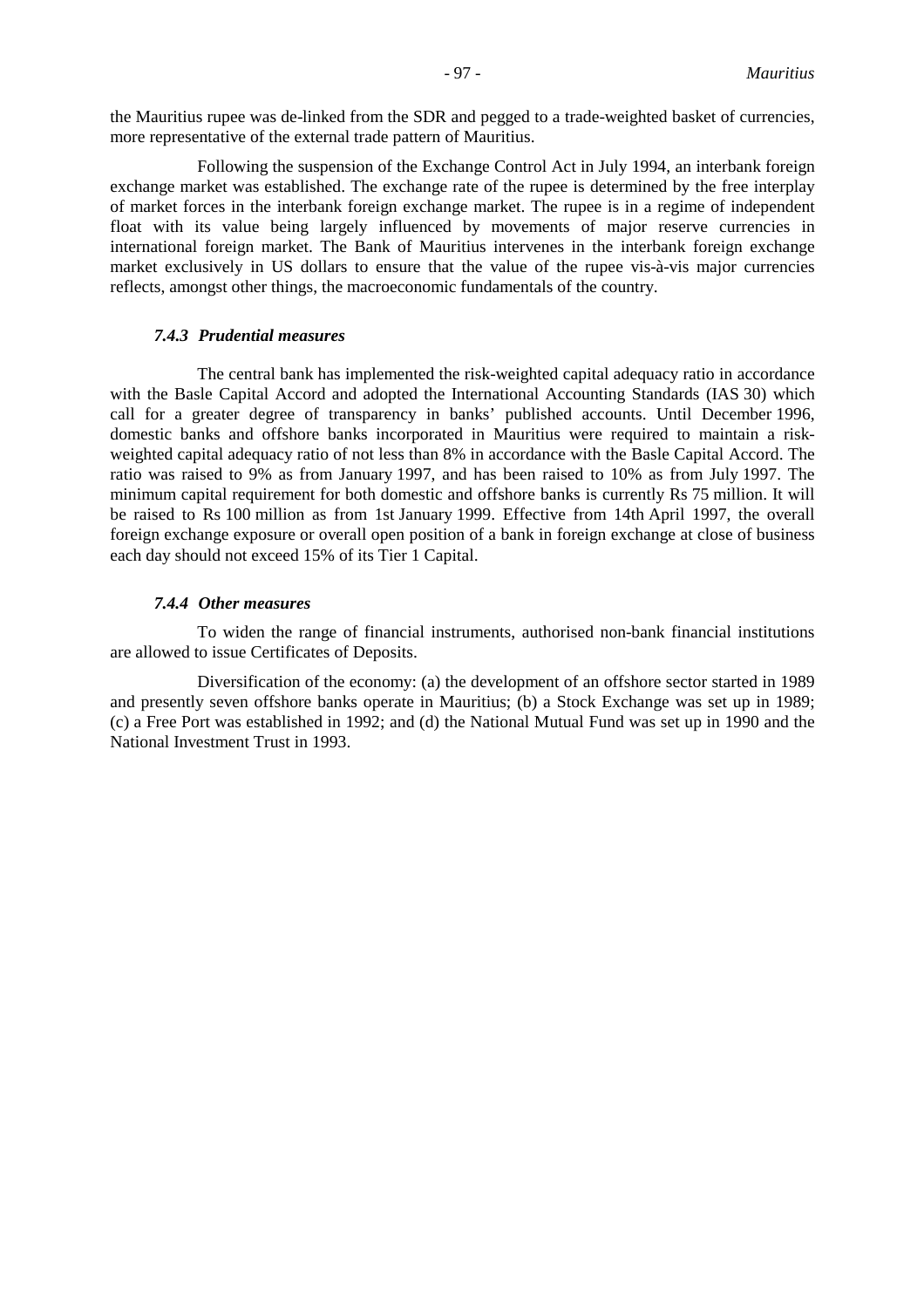### Table 1

### **Basic statistical data**

|                                                                          | 1992                     | 1993                     | 1994                      | 1995                      | 1996                      |
|--------------------------------------------------------------------------|--------------------------|--------------------------|---------------------------|---------------------------|---------------------------|
| Population (millions) (mid-year)<br>GDP per capita (thousands of Rupees) | 1.084<br>49.633<br>45.77 | 1.097<br>56.57<br>51.554 | 1.113<br>63.043<br>56.662 | 1.122<br>69.082<br>61.564 | 1.134<br>77.299<br>68.192 |
| Exchange rate (domestic vis-à-vis USD)                                   | 16.998<br>15.563         | 18.656<br>17.648         | 17.863<br>17.960          | 17.664<br>17.386          | 17.972<br>17.948          |

### Table 2

### **Settlement media used by non-banks**

(at year-end, not seasonally adjusted, in millions of Rupees)

| 1992 | 1993  | 1994  | 1995  | 1996  |
|------|-------|-------|-------|-------|
| 4.81 | 5.3   | 5.56  | 6.03  | 6.62  |
| 3.68 | 3.19  | 4.44  | 4.69  | 4.77  |
| 7.51 | 7.43  | 8.87  | 9.58  | 9.83  |
| 34.7 | 40.64 | 45.65 | 54.18 | 58.26 |

## Table 3 **Settlement media used by banks** (in millions of Rupees)

|                                             | 1992  | 1993  | 1994  | 1995  | 1996  |
|---------------------------------------------|-------|-------|-------|-------|-------|
| Reserve balances held at central bank       | 1.95  | 2.68  | 2.84  | 3.56  | 2.5   |
| Transferable deposits at other institutions | 0.007 | 0.006 | 0.013 | 0.046 | 0.006 |
|                                             |       |       |       |       |       |
|                                             |       |       |       |       |       |
|                                             | 3.11  | 3.63  | 4.07  | 4.94  | 4.14  |
| Institutions' borrowing from central bank   | 0.05  | 0.09  | 0.16  | 0.55  |       |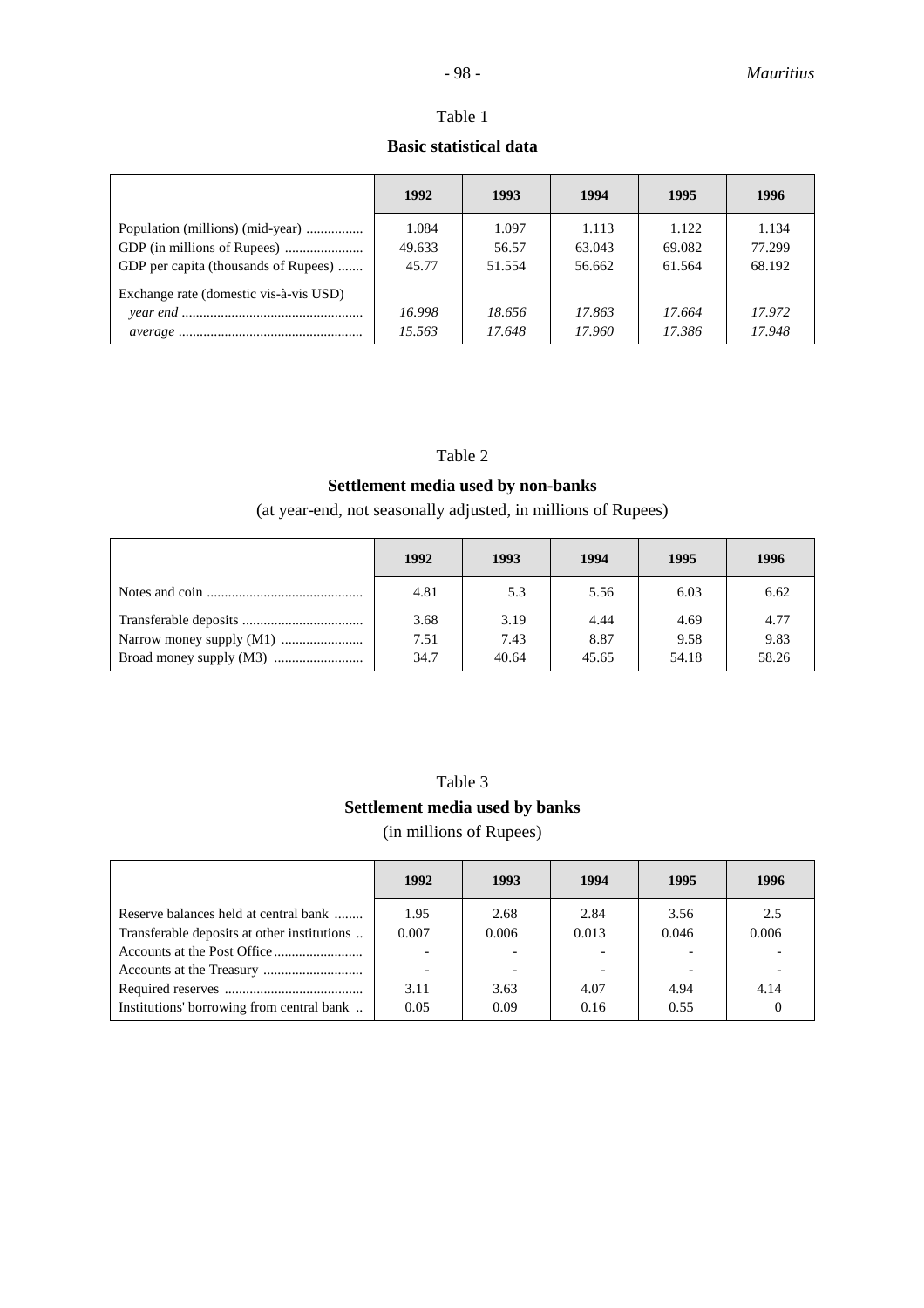### Table 4

### **Banknotes and coin**

(in millions of Rupees at year-end, not seasonally adjusted)

|                                         | 1992    | 1993    | 1994    | 1995    | 1996    |
|-----------------------------------------|---------|---------|---------|---------|---------|
| Total banknotes and coin in             |         |         |         |         |         |
|                                         | 4809.4  | 5304.5  | 5558.4  | 6033    | 6617.2  |
| Denomination of banknotes:              |         |         |         |         |         |
|                                         | 1251.30 | 1503.70 | 1623.20 | 1740.90 | 2064.40 |
|                                         | 1033.00 | 1315.30 | 1470.90 | 1729.70 | 1890.00 |
|                                         | 751.40  | 878.80  | 878.80  | 933.90  | 1025.50 |
|                                         | 1142.50 | 1029.70 | 1020.90 | 1052.90 | 1057.90 |
|                                         | 283.70  | 228.40  | 207.10  | 199.70  | 188.80  |
|                                         | 13.50   | 7.80    | 5.60    | 3.60    | 2.20    |
|                                         | 175.30  | 172.10  | 173.00  | 183.90  | 188.90  |
|                                         | 9.10    | 6.80    | 6.00    | 5.70    | 5.40    |
| Coin                                    |         |         |         |         |         |
|                                         | 0.20    | 0.20    | 0.20    | 0.20    | 0.20    |
|                                         | 35.00   | 40.70   | 44.60   | 48.50   | 53.10   |
|                                         | 46.20   | 50.00   | 54.40   | 57.20   | 61.20   |
|                                         | 11.10   | 12.00   | 12.70   | 13.30   | 13.90   |
|                                         | 6.50    | 6.50    | 6.50    | 6.50    | 6.50    |
|                                         | 7.20    | 8.80    | 10.30   | 12.00   | 13.50   |
|                                         | 2.50    | 2.50    | 2.50    | 2.50    | 2.50    |
|                                         | 2.20    | 2.50    | 2.70    | 3.00    | 3.30    |
|                                         | 0.30    | 0.30    | 0.30    | 0.30    | 0.30    |
|                                         | 0.20    | 0.20    | 0.20    | 0.20    | 0.20    |
| Banknotes and coin held by credit       |         |         |         |         |         |
|                                         | 989.3   | 1073.5  | 1146.28 | 1185.83 | 1566.41 |
| Total banknotes and coin outside credit |         |         |         |         |         |
|                                         | 3820.1  | 4230.88 | 4412.23 | 4847.18 | 5050.76 |
| Banknotes held in overseas              |         |         |         |         |         |
|                                         |         |         |         |         |         |

\*commercial banks only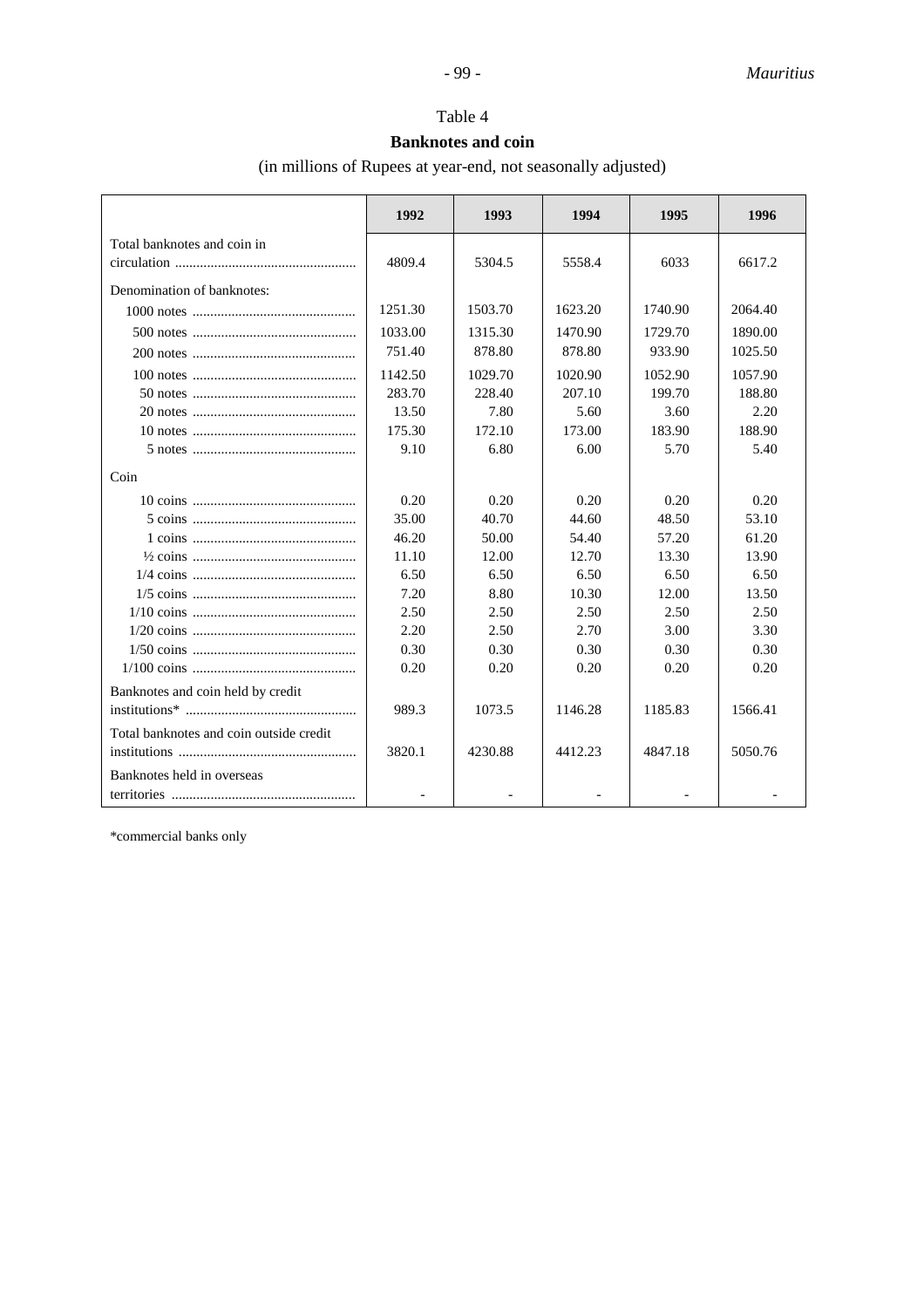### Table 5 **Institutional framework**

(as at 30th September 1997)

| <b>Categories</b> | Number of<br><i>institutions</i> | Number of<br><b>branches</b> | Number of<br><b>accounts</b><br>(thousands) | Value of<br><b>accounts</b><br>(millions of<br><b>Rupees</b> ) |
|-------------------|----------------------------------|------------------------------|---------------------------------------------|----------------------------------------------------------------|
|                   |                                  |                              | 0.2                                         |                                                                |
|                   | 11                               | 138                          | 1,311                                       | 49,924                                                         |
|                   |                                  | 87                           |                                             |                                                                |
|                   |                                  | 93                           |                                             |                                                                |
| Memorandum item:  |                                  |                              |                                             |                                                                |
|                   |                                  |                              |                                             |                                                                |

Table 6 **Cash dispensers, ATMs and EFTPOS terminals**

|                                   | 1992           | 1993 | 1994           | 1995           | 1996 |
|-----------------------------------|----------------|------|----------------|----------------|------|
| Cash dispensers and ATMs:         |                |      |                |                |      |
|                                   | $\overline{c}$ | 2    | $\mathfrak{Z}$ | $\mathfrak{Z}$ | 3    |
|                                   | 38             | 48   | 78             | 105            | 130  |
| Volume of transactions (millions) | 0.94           | 1.29 | 2.00           | 4.23           | 6.66 |
| Value of transactions             | 0.74           | 1.25 | 2.14           | 3.09           | 4.22 |
| <b>EFTPOS</b>                     |                |      |                |                |      |
|                                   | 1851           | 2059 | 2448           | 2753           | 3011 |
|                                   | 291            | 642  | 882            | 1212           | 1538 |
| Volume of transactions (millions) | 0.39           | 0.48 | 0.83           | 1.37           | 1.75 |
| Value of transactions             |                |      |                |                |      |
|                                   | 0.61           | 0.86 | 1.31           | 1.96           | 2.93 |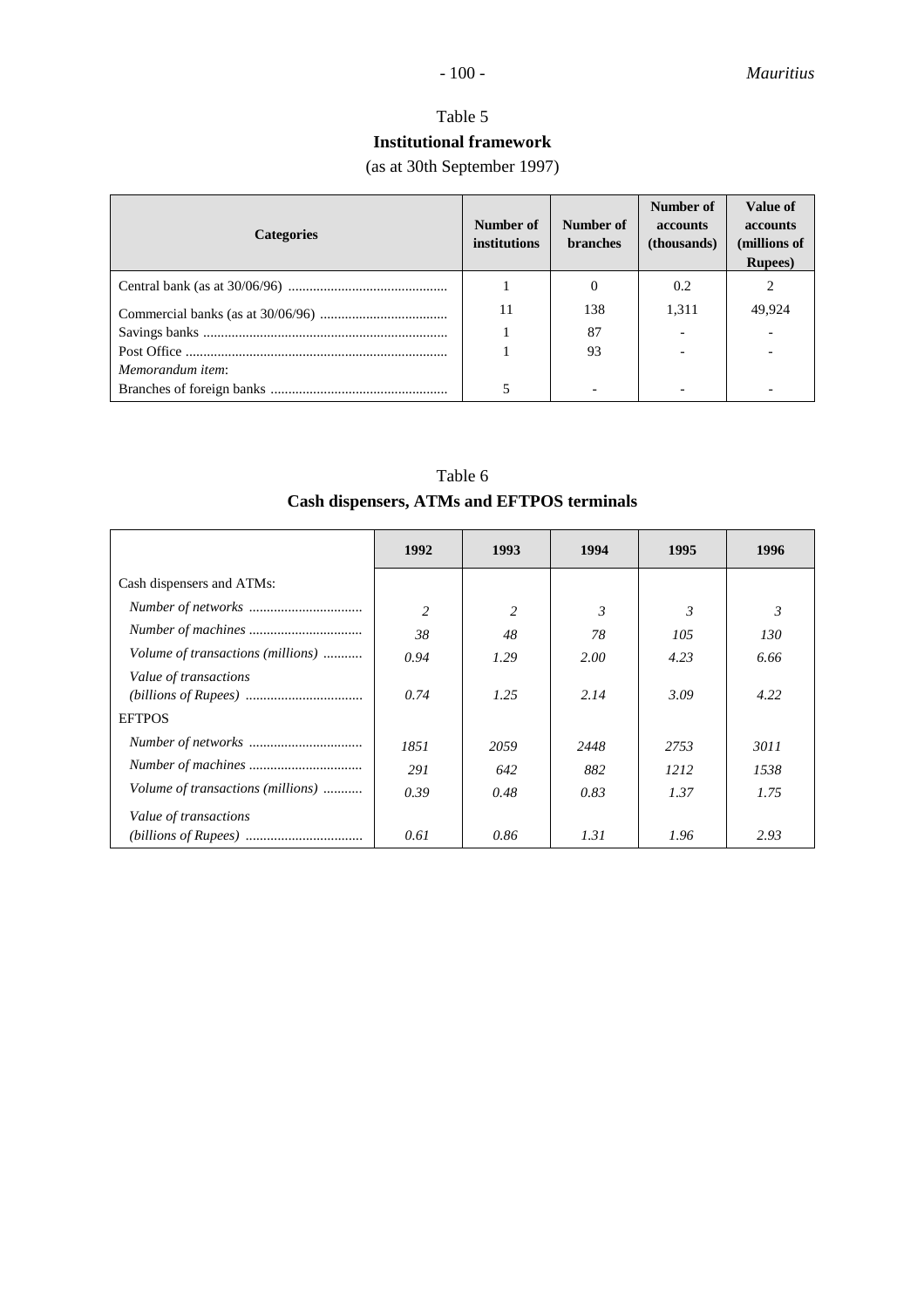| Table 7                                |
|----------------------------------------|
| Number of payment cards in circulation |
| (in thousands)                         |

|                                        | 1992                     | 1993  | 1994   | 1995                     | 1996   |
|----------------------------------------|--------------------------|-------|--------|--------------------------|--------|
|                                        | 67.93                    | 85.1  | 124.97 | 195.47                   | 267.15 |
|                                        | 10.00                    | 20.00 | 37.00  | 71.69                    | 125.56 |
|                                        | 26.06                    | 36.29 | 46.53  | 56.36                    | 65.65  |
| Cards with a cheque guarantee function | $\overline{\phantom{0}}$ |       |        | -                        |        |
|                                        |                          |       |        | $\overline{\phantom{0}}$ | 300    |

### Table 8 **Transfer instructions handled by securities settlement systems: volume of transactions**

|                           | 1992                     | 1993 | 1994   | 1995    | 1996    |
|---------------------------|--------------------------|------|--------|---------|---------|
| Shares (Stock Exchange of |                          |      |        |         |         |
|                           | $\overline{\phantom{0}}$ |      | 46,000 | 156.000 | 652,000 |

### Table 9

### **Transfer instructions handled by securities settlement systems: value of transactions**

#### (in billions of Rupees)

|                           | 1992                     | 1993 | 1994 | 1995 | 1996 |
|---------------------------|--------------------------|------|------|------|------|
| Shares (Stock Exchange of |                          |      |      |      |      |
| <i>Mauritius</i> )        | $\overline{\phantom{0}}$ | -    | 0.04 | 0.18 | 0.69 |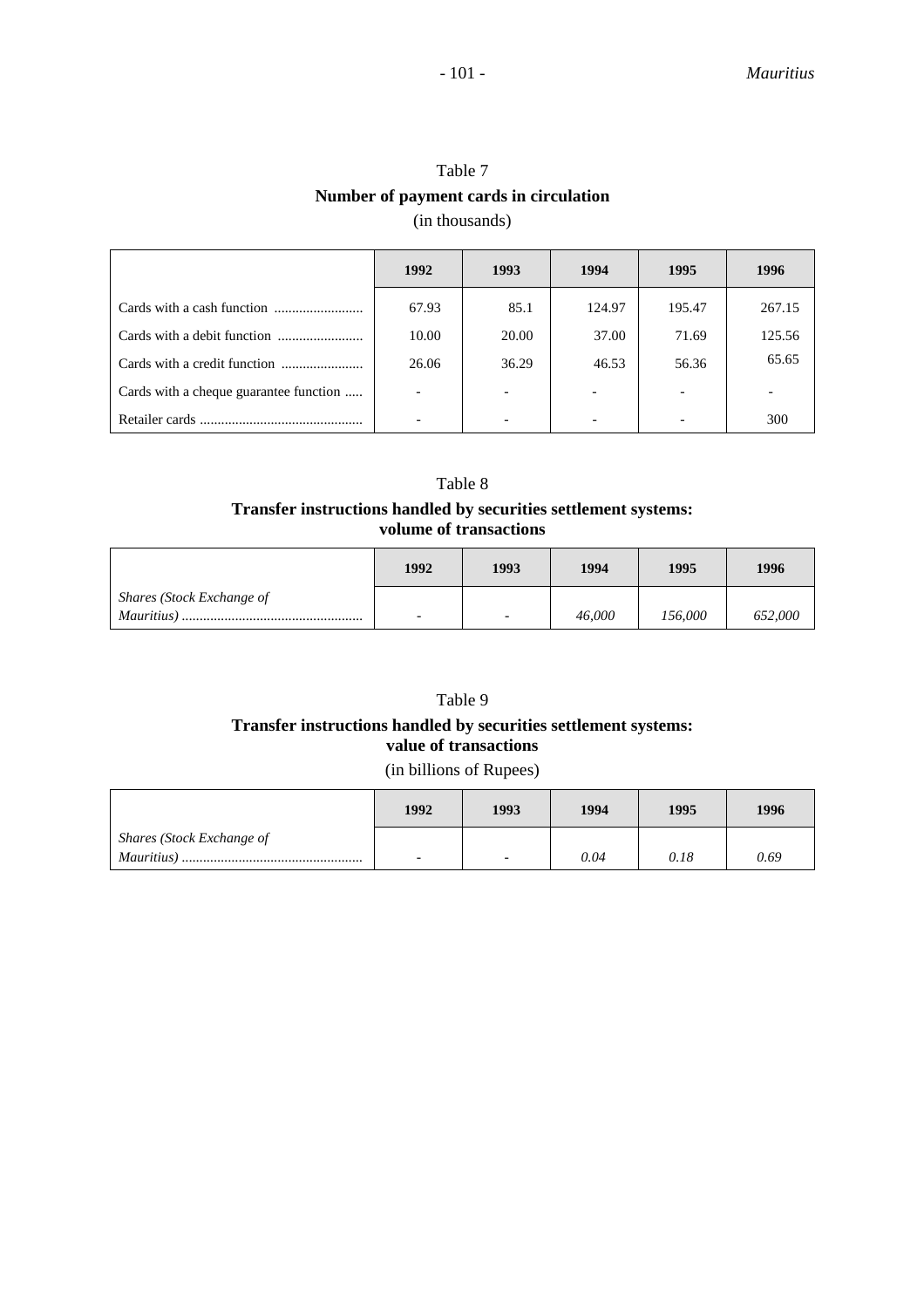### Table 10 **Indicators of use of various cashless payment instruments volume of transactions**

(in millions)

| <b>Instruments</b>                 | 1992 | 1993 | 1994     | 1995  | 1996 |
|------------------------------------|------|------|----------|-------|------|
|                                    | 4.32 | 4.94 | 5.76     | 12.01 | 12.9 |
| Payments by debit and credit cards | 0.38 | 0.49 | 0.76     | 1.06  | 1.37 |
|                                    | 0.42 | 0.45 | 0.51     | 0.57  | 0.64 |
|                                    | 0.55 | 0.59 | 0.67     | 0.79  | 1.61 |
|                                    |      |      |          |       |      |
|                                    |      |      |          |       |      |
|                                    |      |      |          |       |      |
|                                    |      | 0    | $\Omega$ |       | 0.34 |
|                                    |      |      |          |       |      |
|                                    |      |      |          |       |      |

### Table 11 **Indicators of use of various cashless payment instruments value of transactions**

### (in billions of Rupees)

| <b>Instruments</b>                 | 1992   | 1993   | 1994   | 1995   | 1996   |
|------------------------------------|--------|--------|--------|--------|--------|
|                                    | 191.53 | 201.35 | 229.68 | 250.78 | 275.15 |
| Payments by debit and credit cards | 0.32   | 0.47   | 0.64   | 0.68   | 1.19   |
|                                    | 1.5    | 1.64   | 2.08   | 1.98   | 2.51   |
|                                    | 1.95   | 2.25   | 2.63   | 3.42   | 7.96   |
|                                    |        |        |        |        |        |
|                                    |        |        |        |        |        |
|                                    |        |        |        |        |        |
|                                    |        | 0      | 0.01   | 0.04   | 0.25   |
| Other                              |        |        |        |        |        |
| Total                              |        |        |        |        |        |